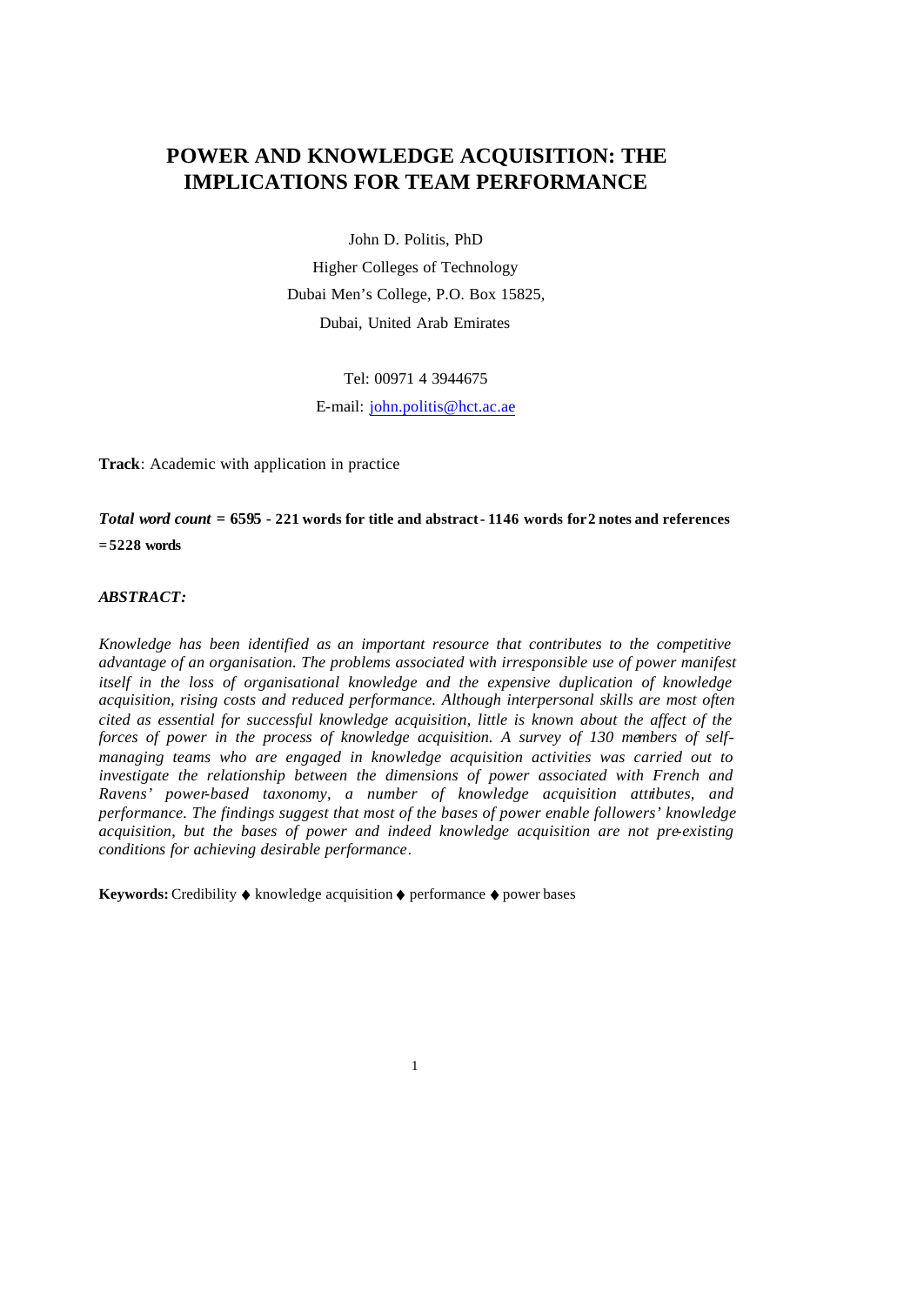#### **1. INTRODUCTION**

The latest buzzwords in organisational change and development literature are "knowledge management" and "knowledge transfer", which proponents claim are successful ways of improving and enhancing employees' performance. Drucker makes the comment that the only competitive advantage of the developed countries is in the supply of knowledge workers; and that as "knowledge constantly makes itself obsolete", the developed nations need to work continually and systematically "on the productivity of knowledge and knowledge workers" (Drucker, 1997: 22). Organisations around the world echo this emphasis on the importance of knowledge; that is, to learn and apply that learning as the work is performed may be the only sustainable source of competitive advantage (Liedtka, 1996). The real challenge for organisations however is "capturing the tacit knowledge which is in people's heads – the experience, knowledge and judgement you get from doing something for a long time," says Stephanie Pursley [1].

Senge adds that the challenge at the beginning of the millennium is "… how to harness the intelligence and spirit of people at all levels of an organisation to continually build and share knowledge" (Senge, 1997: 32). Therefore, the new model of knowledge management is about people and actions and their behaviour in aligning knowledge processes with organisational objectives. It is about how we move from the old way of doing things where knowledge was *power*, to sharing knowledge and achieving a competitive advantage. The key to successfully implementing a learning organisation is to create an organisational culture in which *power* is equated with sharing knowledge, rather than retaining it.

In the old way of doing things power is defined as the ability to influence others (French  $\&$ Raven, 1959). A number of researchers have reported that managerial success and subsequent organisational advancement is determined by how power is perceived (Ragins & Sundstrom, 1989; Yukl, Falbe & Youn, 1993), but occasionally it is recognised that power has been, and still is, a negative force in many organisations (Newstrom and Davis, 1997). Although there is an enormous amount of literature that relates influence (power) and organisational advancement and success (Yukl, 1994), little of it relates to the management issues associated with teamwork and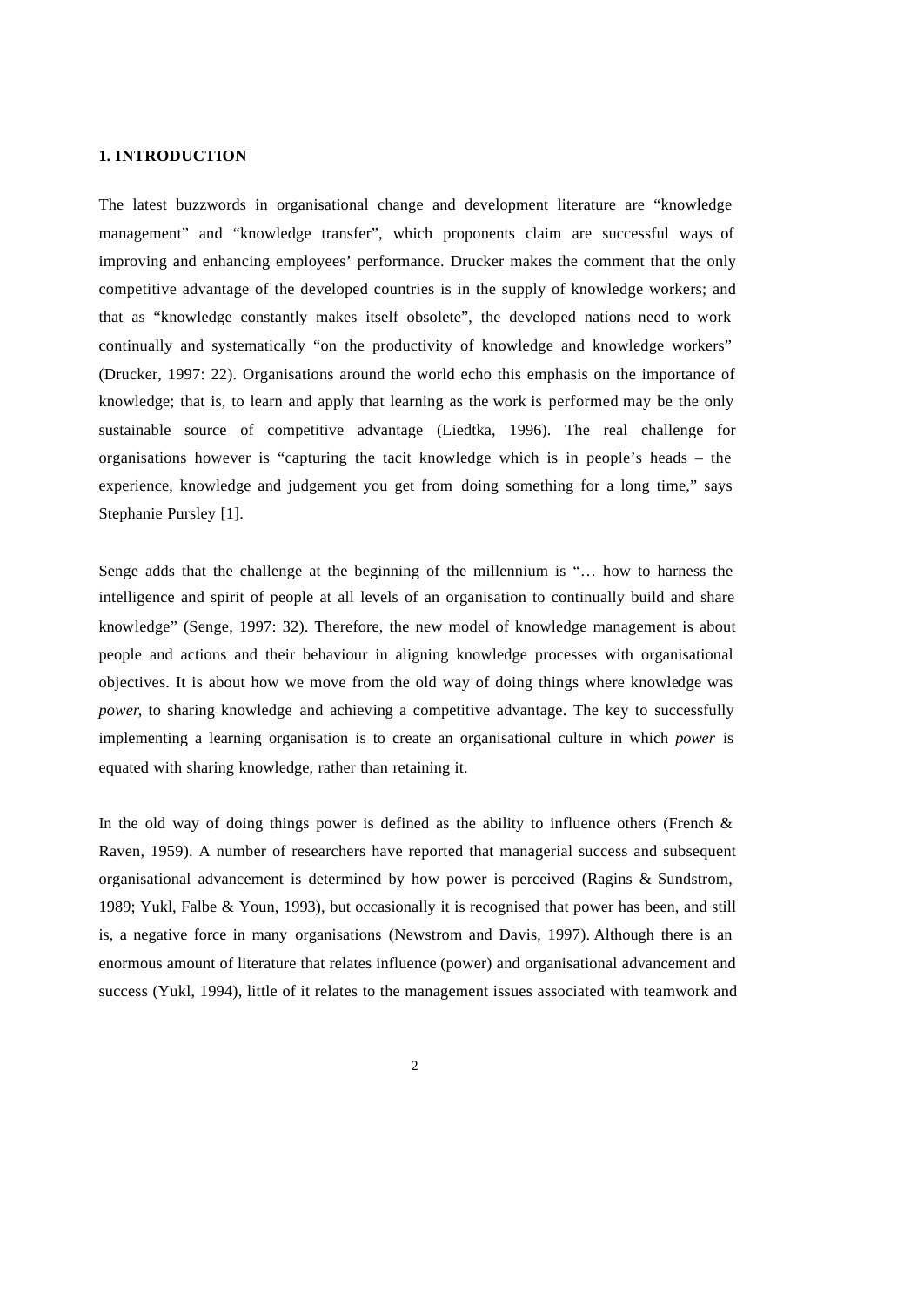the behavioural skills and traits of knowledge workers, skills that are essential for knowledge acquisition and knowledge sharing. More importantly, as teamwork grows in popularity in both manufacturing and service organisation (Cohen, Ledford & Spreitzer, 1996) and knowledge sharing is becoming an essential component for the competitive advantage of an organisation (Politis, 2002), this research started by asking the following questions. To what extent managers influence, and hence power affect the subordinates' knowledge management (acquisition)? Does power advances follower's knowledge acquisition? Does power have a direct effect on organisational performance, or does it operate through its effect on knowledge acquisition?

The answer to these questions is one of the objectives of this paper. In particular, there is an interest from academics and practitioners in addressing whether power advances follower's knowledge acquisition and sharing practices and what the consequences are for performance in a self-managing environment. The goal of this study is to examine the impact of power on employees' perception of knowledge acquisition, and how this affects team performance. The study involves a questionnaire-based survey of members of self-managing teams from a number of organisations operating in the United Arab Emirates**.**

#### **2. THE CONCEPT AND BASES OF POWER**

Since at least the time of Plato, men have written about power in society (Jowett, 1993). The study of power and its effects is important to understand how organisations operate. It is possible to interpret every interaction and every social relationship in an organisation as involving power (Mintzberg, 1983). The terms power and influence are frequently used interchangeably in the management literature (Ivancevich & Matterson, 1993). For Bachrach and Baratz (1970), influence is a function of power without the use of actual or threatened sanctions. From others, influence relates to respect i.e. "we comply with other's wishes when we respect them, honour them, and admire them" (Fairholm, 1993: 178).

Kanter (1979: 66) argues that power is fundamentally "the ability to mobilise resources (human and machine) to get things done". It is thus implied that power is positive in terms of its output. The opposite of power is not freedom, but stagnation, immobilisation; "where the power is "off"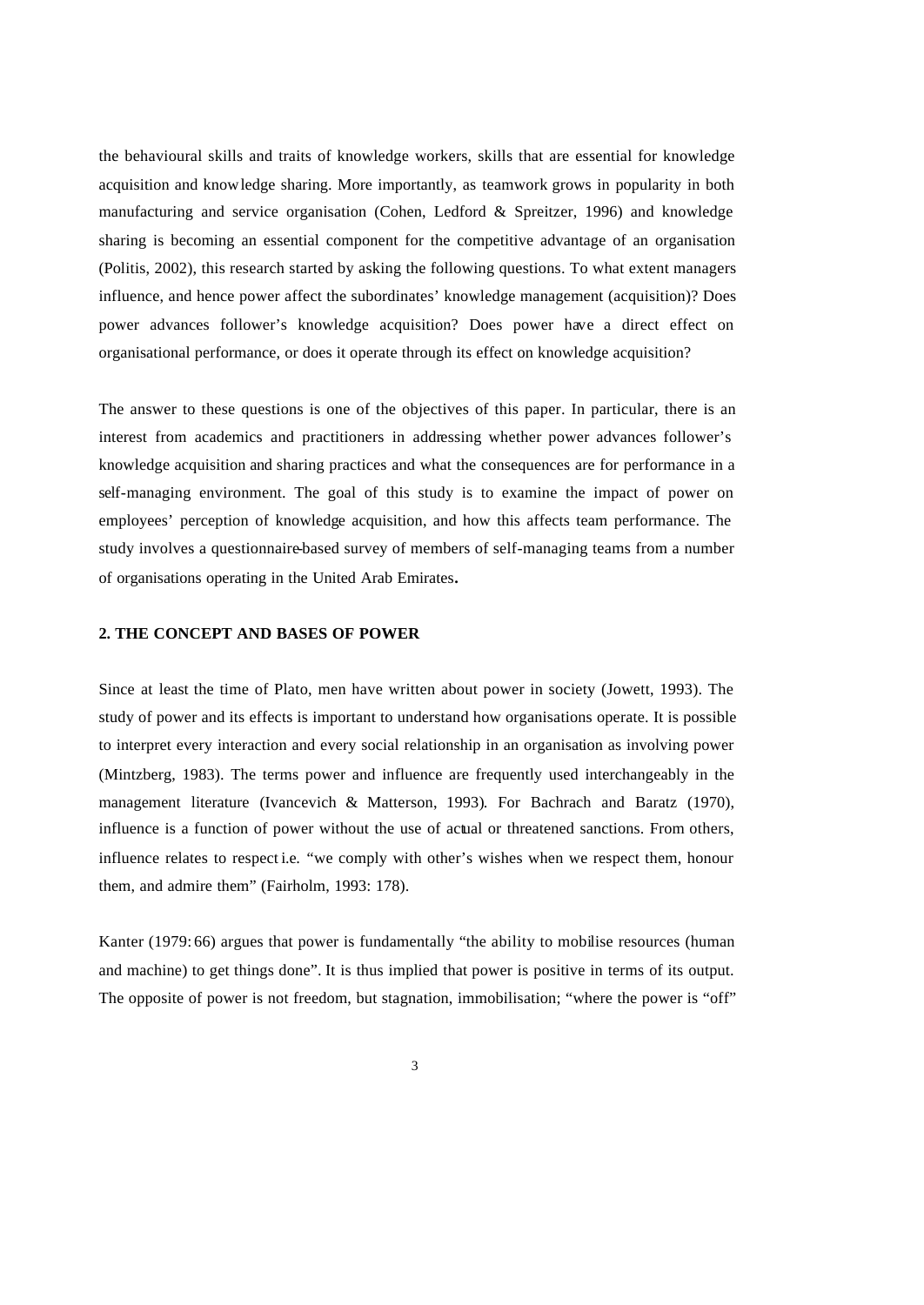the system bogs down" (Kanter, 1979: 66). Kanter's argument is that the oppressive actions that we often label as power are more likely to be the result of a lack of power – that lack of the suppliers, information and support needed to make things happen.

Undoubtedly power should be turned "on" by management to produce intended and effective results (Fairholm, 1993). According to Kipnis & Schmidt (1988), favourable performance gain ratings are largely affected by the manager's effective use of influence (power) behaviour. Moreover, effective leadership frequently is defined as the ability to influence employees so that they are committed to accomplishing organisational goals (Yulk, 1994). In this context, power is defined as the ability of management to influence the behaviour, intentions, attitudes, beliefs, emotions, or values of subordinates (French & Raven 1959). To this end, we are led to ask what it is to provide the bases for such an effect.

One way of analysing this more closely is to identify specific sources of power. Over the years a number of power sources have been presented by Paton (1984), Stephenson (1985), Hunt (1986), and Morgan (1986), with French and Raven (1959) being the authors most heavily utilised. France and Raven's power-based taxonomy consists of five important bases of power, namely, *coercive*, *expert*, *legitimate*, *referent*, and *reward*. *Coercive power* is based on the target's believe that the manager has the ability to punish employees; *expert power* is based on the target's believe that the manager can provide him or her with special knowledge; *legitimate power* is based on the target's perception that the manager has the legitimate right to influence the target and that he or she is obligated to comply; *referent power* is based on the target's identification with or desire to be associated with the manager; and *reward power* is based on the target's belief that the manager has the ability to provide him or her with desired tangible or intangible objectives. Moreover, a number of researchers have reported that managerial success and subsequent organisational advancement is determined by how *credibility* is perceived by employees (Nesler et al. 1993). Credibility is based on the perception that the manager is consistently both honest and accurate in his or her communications with subordinates.

These bases, credibility included, are employed by management to influence the behaviour of organisational life (Fairholm, 1993). In a recent empirical study Politis (2002) found that a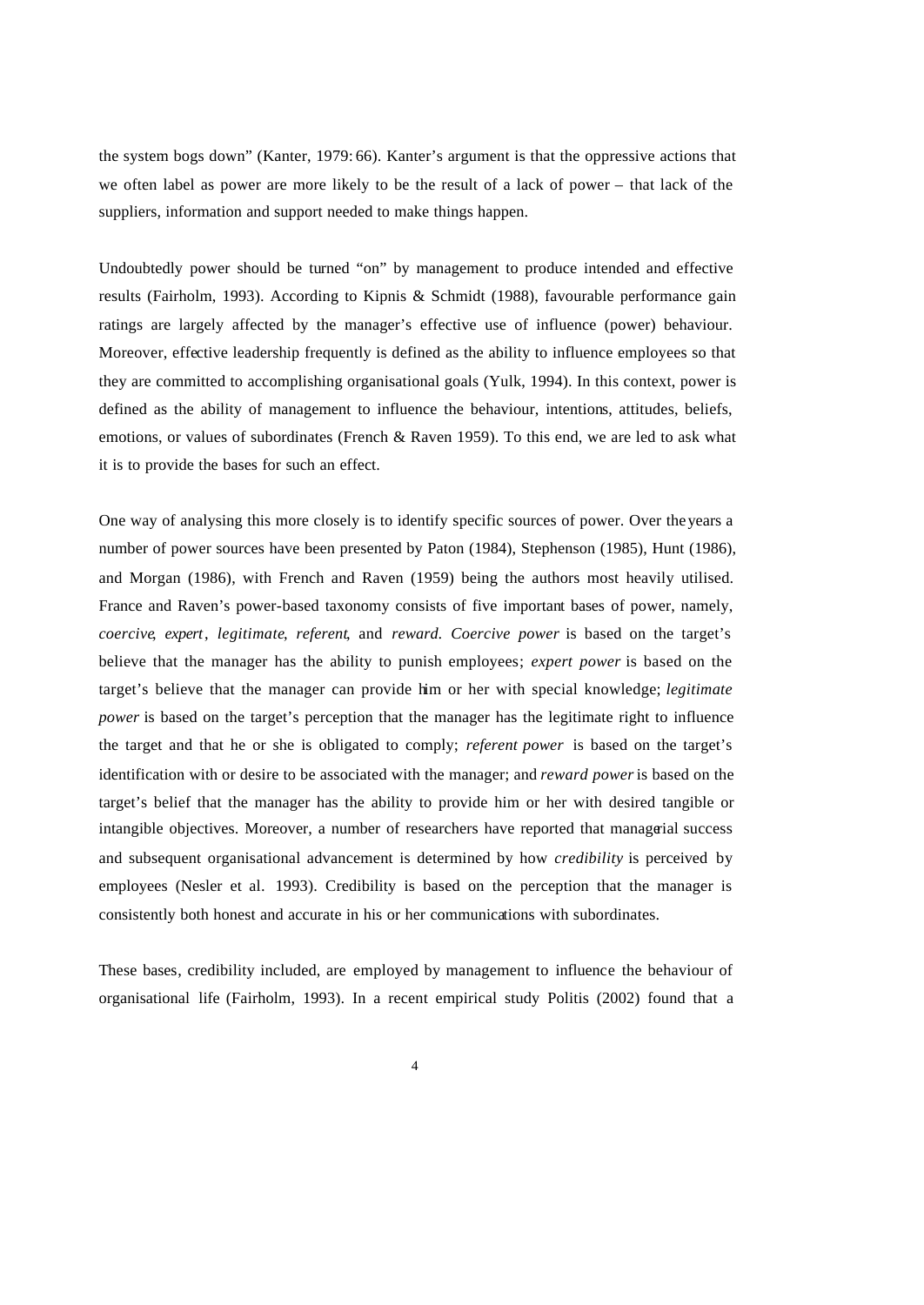number of leadership styles are related to effective knowledge acquisition. Since power is widely acknowledged in the management literature as being the pervasive part of the fabric of organisational life (Mangham, 1988), power dimensions are assumed to be the predictive variables of knowledge acquisition and performance. This functional relationship is shown in the research model of Figure 1.



#### **Figure 1 Summary of variables used in the paper**

# **3. KNOWLEDGE ACQUISITION ATTRIBUTES**

Knowledge is about internal "meaning structures" in people's minds (Bourdreau and Couillard, 1999). Transferring knowledge from one person to another requires that tacit knowledge be converted into explicit knowledge through sharing experience, dialogue discussions, know-how 'exteriorisation' and teaching. Tacit knowledge is also transmitted and learned directly as tacit knowledge through observation and practice (Bourdreau and Couillard, 1999). In the literature, knowledge acquisition is defined as "acquiring information directly from domain experts" (Mykytyn, Mykytyn, and Raja, 1994: 98). New knowledge is typically acquired by reading, listening to someone, observing, experiencing events or thinking.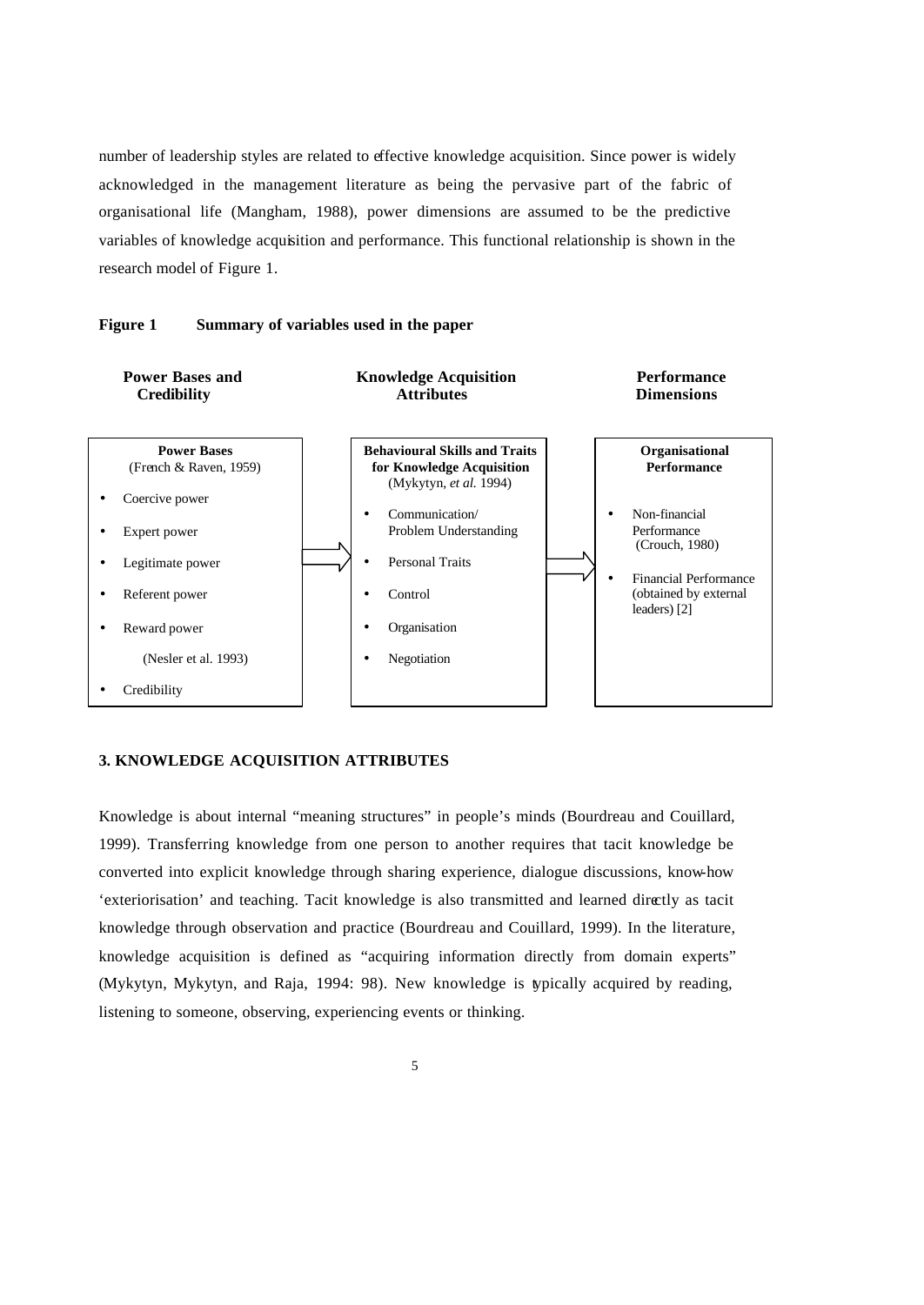But where should organisations begin? What enables or disables knowledge acquisition? A review of the literature reveals that the background, skills, training and traits of knowledge workers (KWs) are most often essential for successful knowledge acquisition (McGraw and Harbison-Briggs, 1989; McGraw and Seale, 1987; Rolandi, 1986). Mykytyn and colleagues (1994) revealed 26 behavioural skills and traits (attributes) that are essential for knowledge acquisition and these attributes are grouped into six factors: communication/problem understanding, personal traits, control, organisation, negotiation, and liberal arts/ nonverbal communication. However, these factors do not emerge spontaneously or in a vacuum. They evolve out of the context and the history of the organisation and their impact is conditioned by the subjective perceptions of knowledge workers whose experience is ruled by that history.

This draws attention among other things (i.e. organisational process and mechanisms of knowledge creation) to the influence, and hence the power, exercised by management in developing and linking these factors for successful knowledge acquisition. Hitt (1995) identified that leaders needed to empower all members of the learning organisation by developing a shared vision, delegating authority, celebrating success, and providing resources. It is also being argued that human relationships within an organisation are crucial for knowledge creation, sharing, and utilisation (Lang, 2001). But like influence, power involves human relationships between two people (Ivancevich & Matterson 1993). It is thus reasonable to predict that the factors representing power will be predictive variables of knowledge acquisition of knowledge workers (KWs). This prediction is further reinforced by the findings of recent empirical studies in which leadership was found to be positively related to the skills and traits that are essential for knowledge acquisition (Politis, 2001a; 2001b). The assumed connectedness between power and knowledge acquisition is expressed in the following predictions. In relation to coercive power however, it is suggested that the use of punishment or fear as motivator is likely to have an overall negative impact on the receiver (Newstrom and Davis, 1997). It is thus assumed that coercive power to be negatively related to knowledge acquisition.

*P1:* Coercive power will be negatively related to knowledge acquisition attributes (behavioural skills and traits) of KWs.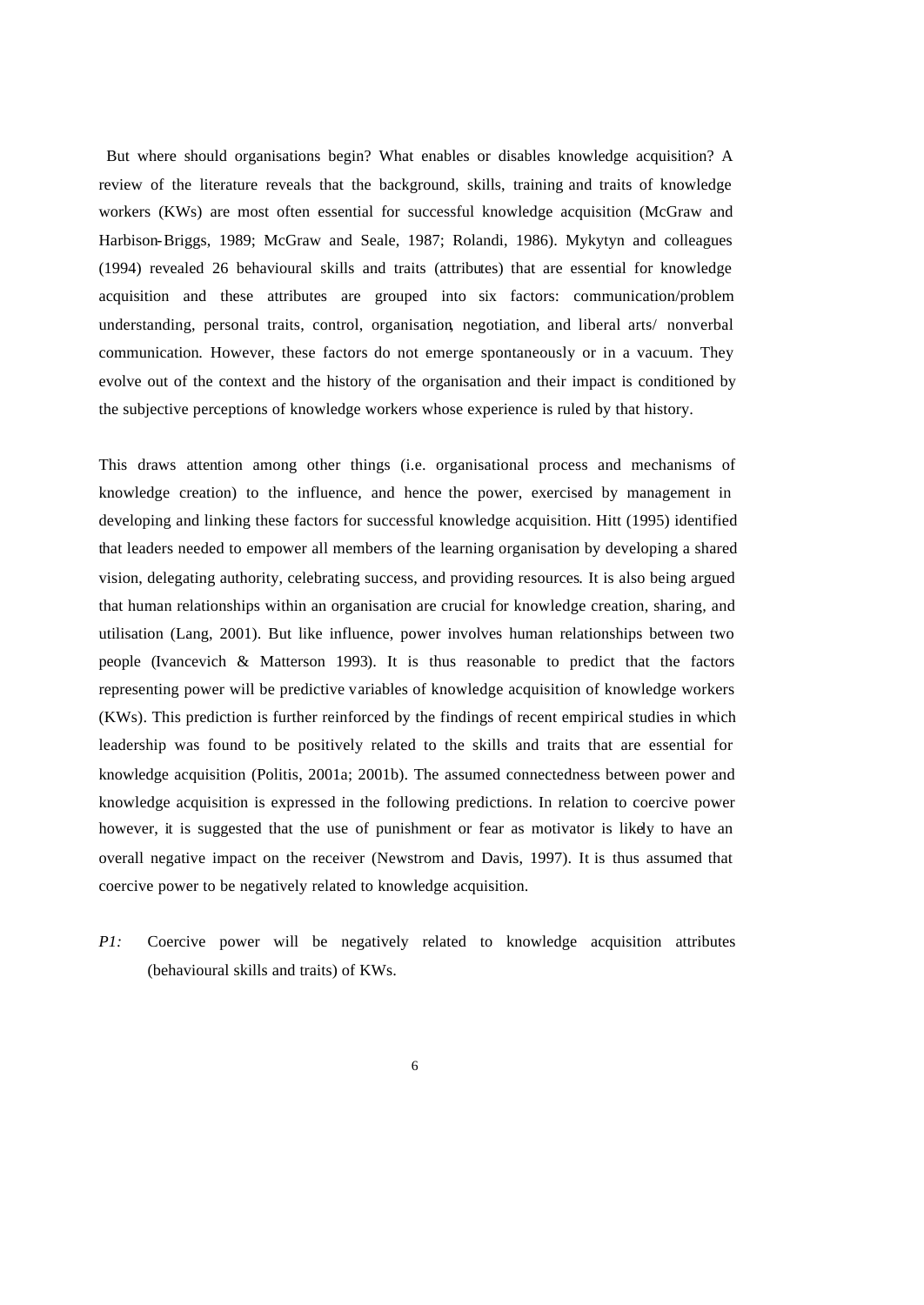- *P2:* Expert power will be positively related to knowledge acquisition attributes (behavioural skills and traits) of KWs.
- *P3:* Legitimate power will be positively related to knowledge acquisition attributes (behavioural skills and traits) of KWs.
- *P4:* Referent power will be positively related to knowledge acquisition attributes (behavioural skills and traits) of KWs.
- *P5:* Reward power will be positively related to knowledge acquisition attributes (behavioural skills and traits) of KWs.

In relation to credibility, Aguinis and Adams (1998) argued that credibility should be evaluated similarly with the French and Raven's (1959) five power bases as long as the managers assessed is the study are occupying the same organisational position. So the assumed connectedness between credibility and knowledge acquisition is expressed as follows.

*P6:* Credibility will be positively related to knowledge acquisition attributes (behavioural skills and traits) of KWs.

#### **4. PERFORMANCE**

Performance is of considerable importance for quality of life, for national economies and for increasing organisational competitiveness in the rapidly changing global economy. Due to its importance, the issue of measuring performance has received a great deal of scientific attention in the last 20 years (Cohen and Bailey, 1997).

Despite the general utility of the performance concept, Lent, Aurbach and Levin (1971) complained about the absence of an adequate framework to account for what it is exactly that researchers should be trying to measure when they attempt to measure performance. In the decision of what to measure, it is being argued that performance measures, related to *human*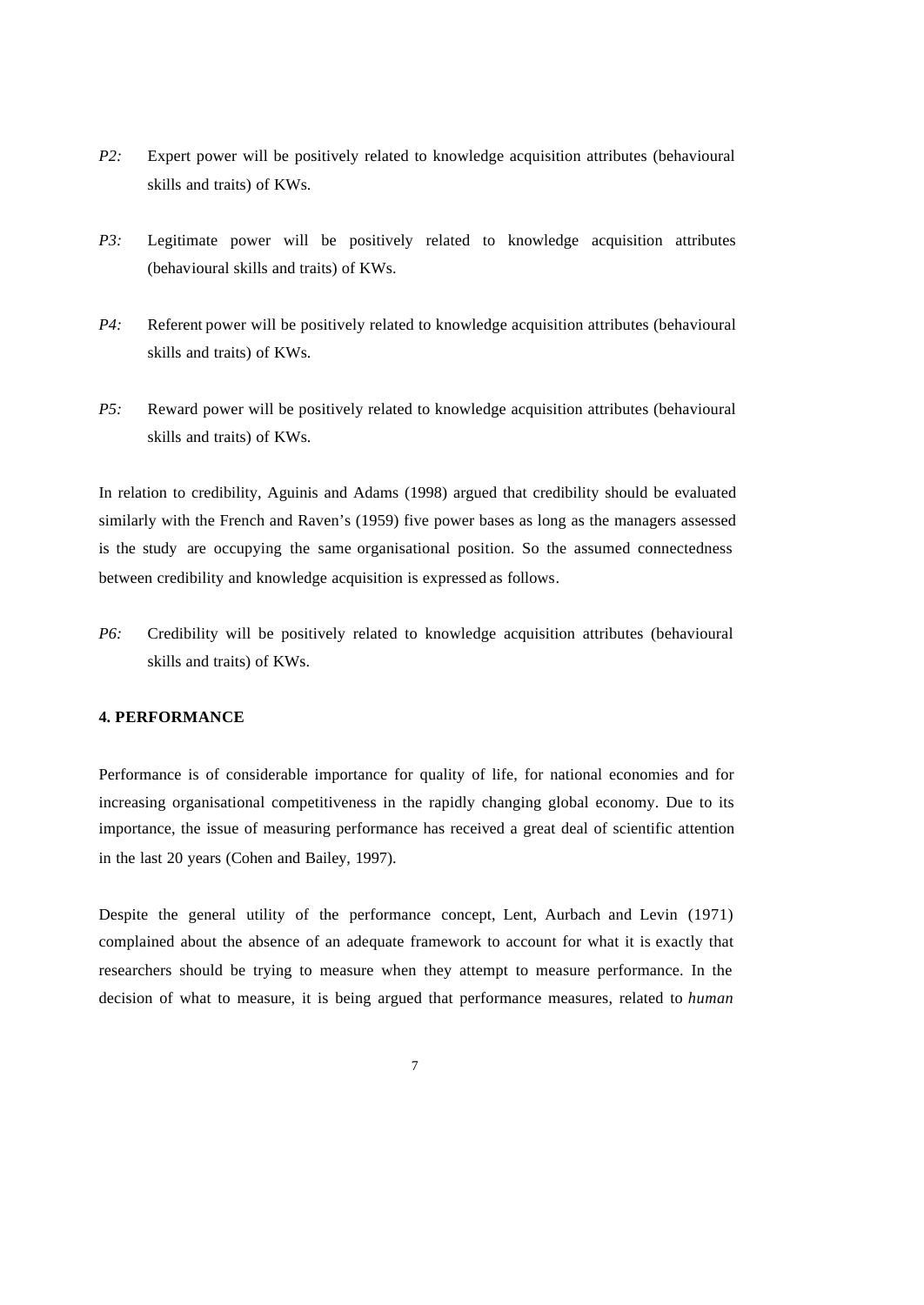*factors* (non-financial), determine the productivity outcomes, related to *financial measures* (Lemmink and Mattsson, 1998). Following this argument, we adopted instruments measuring both financial and non-financial performance.

In relation to financial performance, a number of indicators were chosen to monitor and report team performances. These were common across the participating organisations [2]. Each team was rated by its team leader on three 'target indicators' (schedule, quality and profit). Team leaders were asked to report team performance in terms of what the team had achieved over the previous eight months, as a percentage of the target value for each of the three 'target indicators'.

In relation to non-financial performance, we adopted a scale measuring perceptions of team performance. The scale was developed by Crouch (1980) and consists of five items. Team members assessed their own performance by indicating the degree of agreement or disagreement on each of the statements in the scale.

Over the years numerous authors argued that knowledge is today's driver for company life and the wealth-creating capacity of the company is based on the knowledge and the capabilities of its people (Savage, 1990). This means that knowledge assets are fundamental strategic levers in managing business performance and supporting continuous innovation of a company (Quinn, 1992; Guthrie, 2001). As for knowledge, it is suggested that knowledge is considered a key property ascribed to so-called knowledge-intensive firms (Alvesson, 1995). Such companies, including its knowledge workers (KWs), are characterised by frequent problem solving; creativity; reliance of individuals; high educational levels and high degree of professional employees. The KWs of these companies were found to demonstrate flexibility, initiative, entrepreneurial intentions and strong job performance (Stewart, 1997; Davenport & Prusak, 1998). In that regard, it is expected that significant correlations will be found between knowledge acquisition variables and the variables of team performance.

*P7:* Knowledge acquisition variables (i.e. behavioural skills and traits of KWs) will be positively related with non-financial team performance.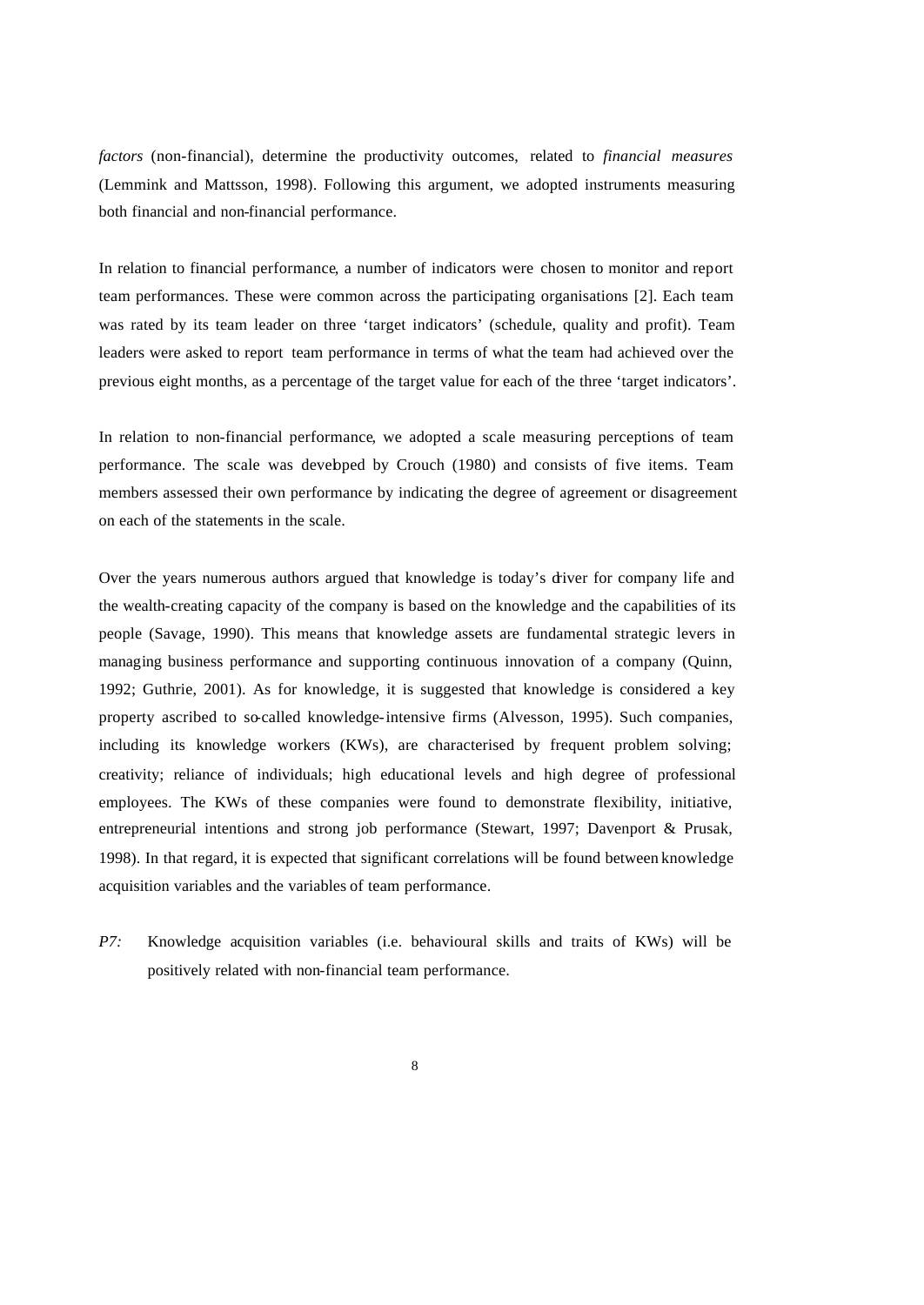*P8:* Knowledge acquisition variables (i.e. behavioural skills and traits of KWs) will be positively related with financial team performance.

#### **5. SUBJECTS AND PROCEDURE**

## **5.1 Sample**

The study focused in organisations operating in the United Arab Emirates (UAE) which have been engaged in the process of teamwork for more than four years and team members had received training covering core team skills, new administrative skills, new technical skills and interpersonal skills. Discussions with both management and employees suggest that this study examines members of the self-managing teams who were able to handle complex challenges and tasks were efficiently accomplished without the leader's support.

The responding firms represented a cross-section of the UAE industry in terms of size, product and process type. A total of seven firms from communications industry, public works, electricity and water, petroleum, banking, ports and shipbuilding, and aluminium products have participated in the study. All respondents were full-time employees of the participating organisations and volunteered to participate in the study. Respondents have known their immediate leader for at least 8 months. Questionnaires, written in English, containing items measuring the above dimensions were distributed to 165 employees of the seven firms. A total of 130 employees returned usable questionnaires; yielding a 78.8 per cent response rate. Our final sample contained data from 18 self-managing teams.

The respondents were 100 per cent males and all were engaged in day shift activities. In terms of education, 100 per cent of the respondents had attained some sort of technical or university qualification in the English language, and all had knowledge in many diverse areas.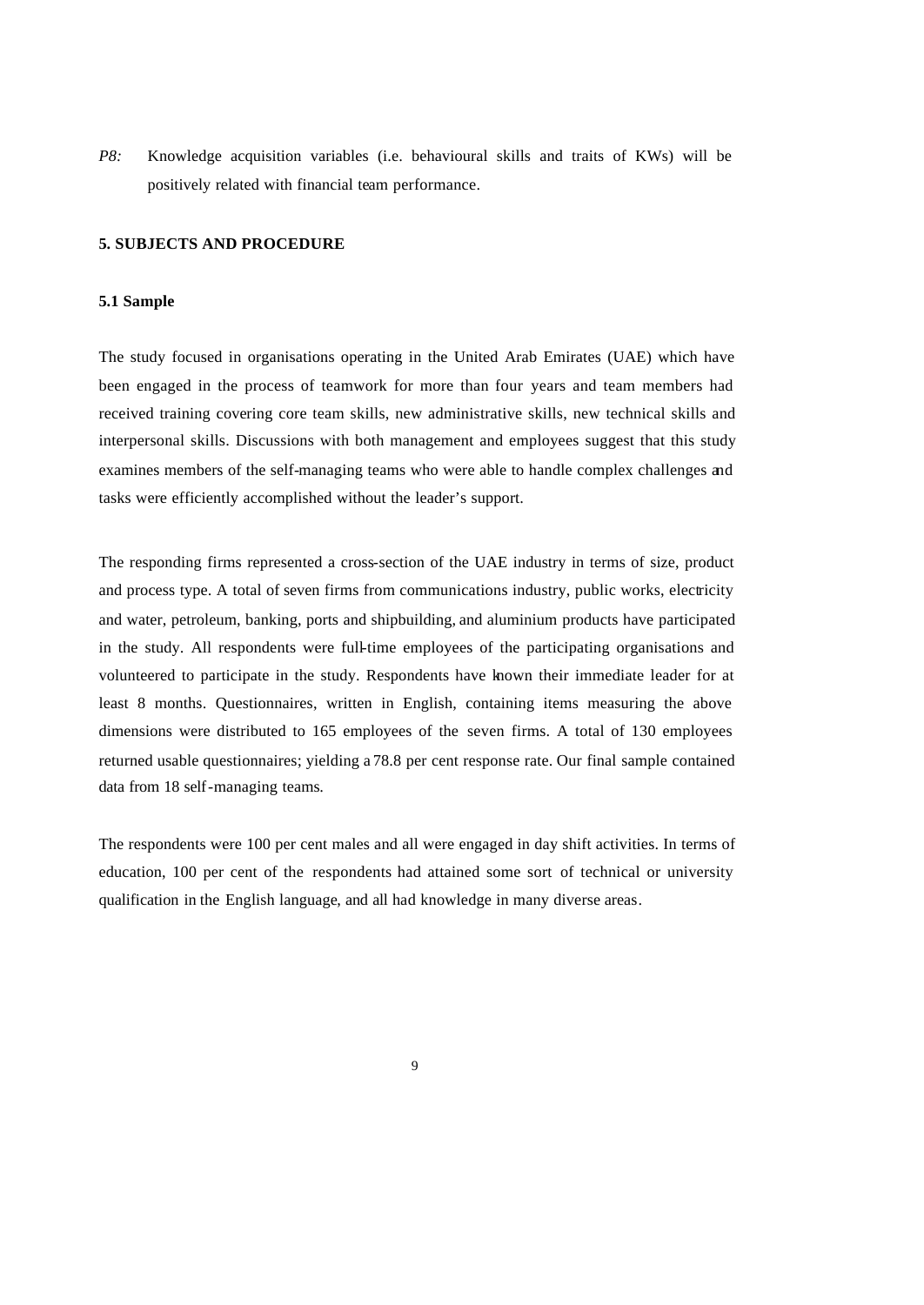#### **5.2 Analytical procedure**

The Analysis of Moment Structures (AMOS, version 4.0) was used for the factor analysis (measurement model) and for the regression analysis (path model). The combination of factor analysis and regression analysis is known as causal modelling (Hair, Anderson, Tathan and Black, 1995) or structural equation modelling (SEM). Following the recommendations of Sommer, Bae and Luthans (1995), we first developed the measurement model and then, with this held; a path model is developed. Using confirmatory factor analysis (CFA) we first assess the validity of the measurement model of the variables used in the paper. Given adequate validity of those measures, we reduced the number of indicators in the model by creating a composite scale for each latent variable.

A mixture of fit-indices was employed to assess the overall fit of the measurement and path models. The ratio of Chi-square to degrees of freedom  $(\chi^2/df)$  has been computed, with ratios of less than 2.0 indicating a good fit. However, since absolute indices can be adversely affected by sample size (Loehlin, 1992), four other relative indices (GFI, AGFI, TLI, and CFI) were computed to provide a more robust evaluation of model fit (Tanaka, 1987; Tucker – Lewis, 1973). For the GFI, AGFI, TLI, and CFI, coefficients closer to unity indicate a good fit, with acceptable levels of fit being above 0.90 (Marsh, Balla & McDonald, 1988). The analytical procedure to calculate the regression coefficient  $\lambda_i$  and measurement error  $\theta_i$  of each variable used in this paper, is detailed in Politis's (2001a) study. The parameters of  $\lambda_i$  and  $\theta_i$  were used as fix parameters in the path model.

# **6. MEASUREMENT MODELS**

As shown in Figure 1, the variables that we measure on the survey are: coercive; expert; legitimate; referent; and reward power; and credibility, employees' (KWs) behavioural traits and skills that are essential for knowledge acquisition and team performance obtained from the responses of team members (non-financial) and the external leaders (financial).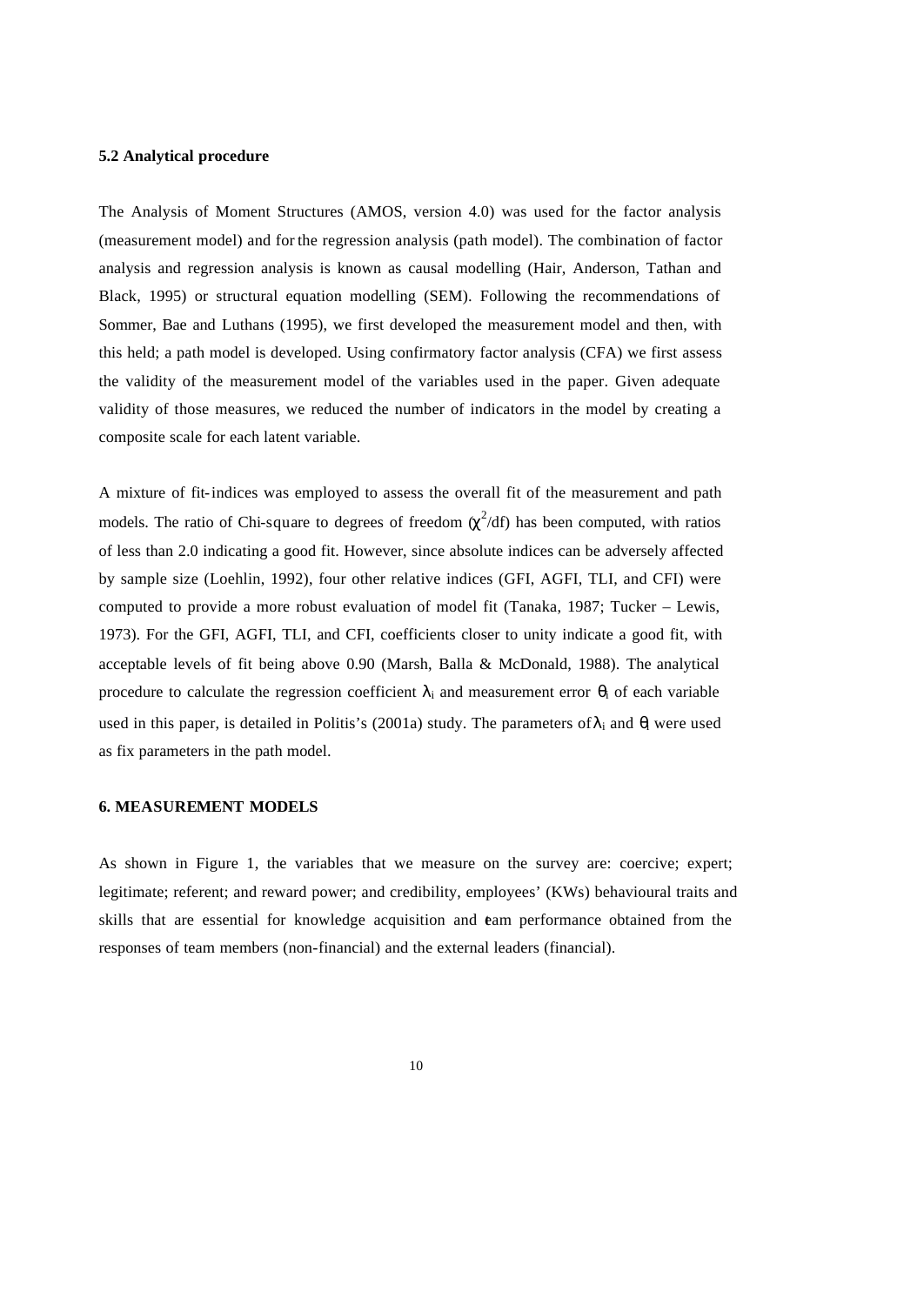#### **6.1 Description and assessment of measures**

# **6.1.1 Bases of power**

The research reported in this paper operationalised power by using French and Raven's (1959) power-based taxonomy: coercive, expert, legitimate, referent, and reward power. We measured French and Raven's (1959) five bases of power using a modified version of Hinkin and Schriesheim's (1989) power scales (i.e., 20 items) as alapted by Nesler, Aguinis, Quigley & Tedeschi (1993). Additionally, credibility was measured using five items from Nesler et al. (1993).

Based on the results of a CFA supporting five power factors, these items were used to create five composite scales: coercive power (3 items,  $\alpha = 0.75$ ); expert power (4 items,  $\alpha = 0.75$ ); legitimate power (4 items,  $\alpha = 0.80$ ); referent power (4 items,  $\alpha = 0.87$ ); and reward power (4 items,  $\alpha = 0.74$ ). One item from coercive power was dropped due to low loading of the order of 0.13. In relation to credibility, the results of CFA supported only 4 items, which were used to create the composite factor of credibility (4 items,  $\alpha = 0.74$ ).

#### **6.1.2 Knowledge acquisition attributes**

Knowledge acquisition variables made up of the subcategories of communication/problem understanding, personal traits, control, organization, negotiation, and liberal arts/nonverbal communication. These categories were assessed using the Mykytyn, et al.'s (1994) 26-skill/traits instrument.

Based on the results of the CFA, five factors were supported, these items were used to create five composite scales: communication/problem understanding (7 skill/traits,  $\alpha = 0.89$ ); personal traits (3 skill/traits,  $\alpha = 0.77$ ); control (4 skill/traits,  $\alpha = 0.88$ ); organisation (5 skill/traits,  $\alpha = 0.89$ ); and negotiation (3 skill/traits,  $\alpha = 0.87$ ). Four skill/traits were dropped due to poor loading, of the order of < 0.18, not supporting the factor of liberal arts/non-verbal communication.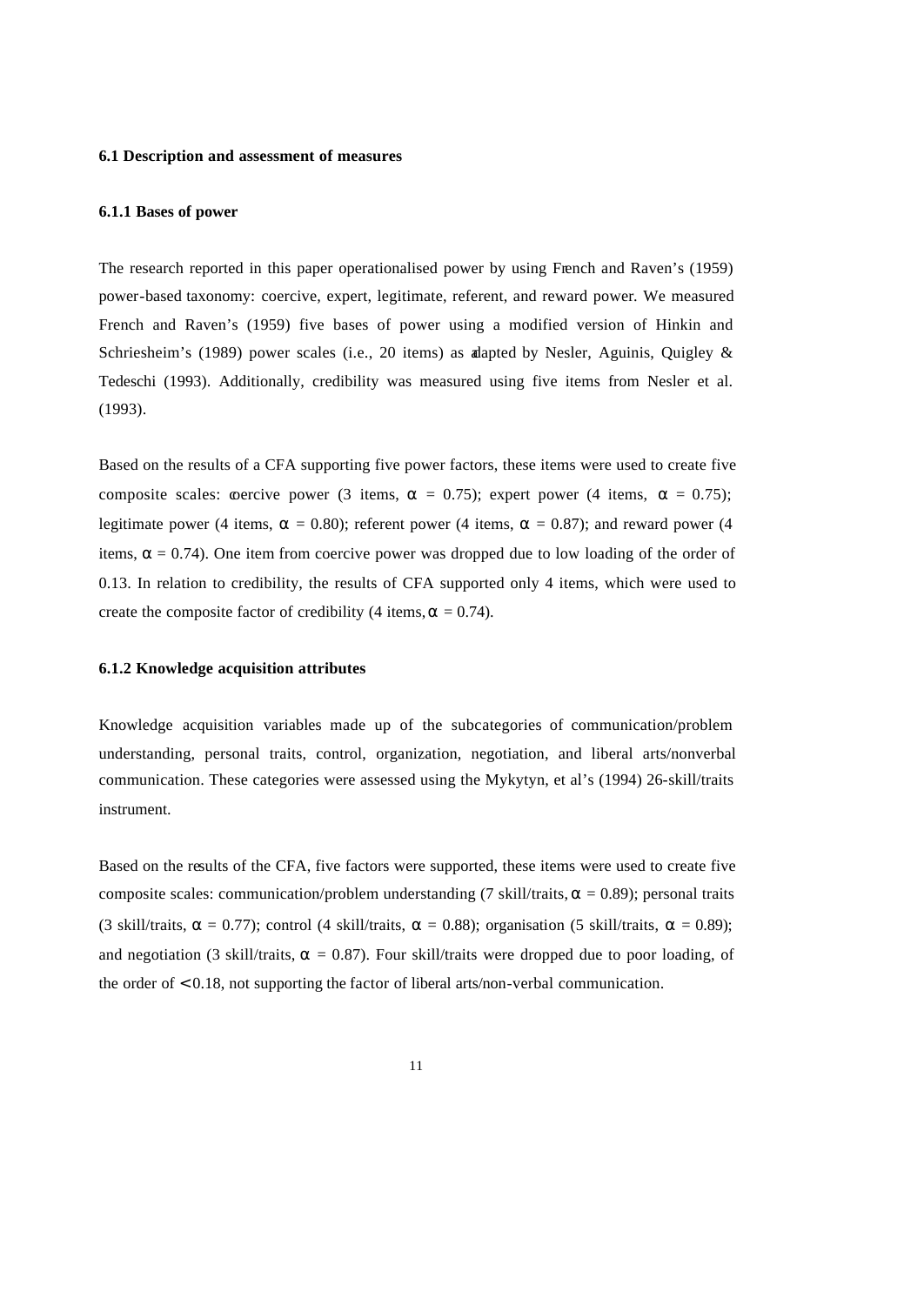#### **6.1.3. Performance measures**

Team performance was assessed using both non-financial and financial measures. The nonfinancial measures were assessed using Crouch's (1980) 5-scale of Crouch's Behavioural Inventory instrument. The five-item scale resulting from the CFA of this study showed a good internal reliability coefficient (5 items,  $\alpha = 0.86$ ).

In relation to financial performance, each team was rated by its team leader on three 'target indicators' (schedule, quality and profit). Team leaders were asked to report the team's performance in terms of what it had achieved over the previous eight months, as a percentage of the target value for each of the three 'target indicators'. The results of CFA supported the three indicators, which were used to create the composite factor of financial performance (3 items,  $\alpha$  = 0.80).

Given adequate validity of above measures, we reduced the number of indicators by creating a composite scale for each latent variable. These latent variables were used in the path model, which is described in the following section.

## **7. PATH MODELLING**

Using the analytical procedure outlined in Politis's (2001a: 358-359) study, we calculated the parameters in the path model (i.e.,  $\lambda_i$  and  $\theta_i$ ). Table I contain the means, standard deviations, reliability estimates,  $\lambda_i$  and  $\theta_i$ , estimates.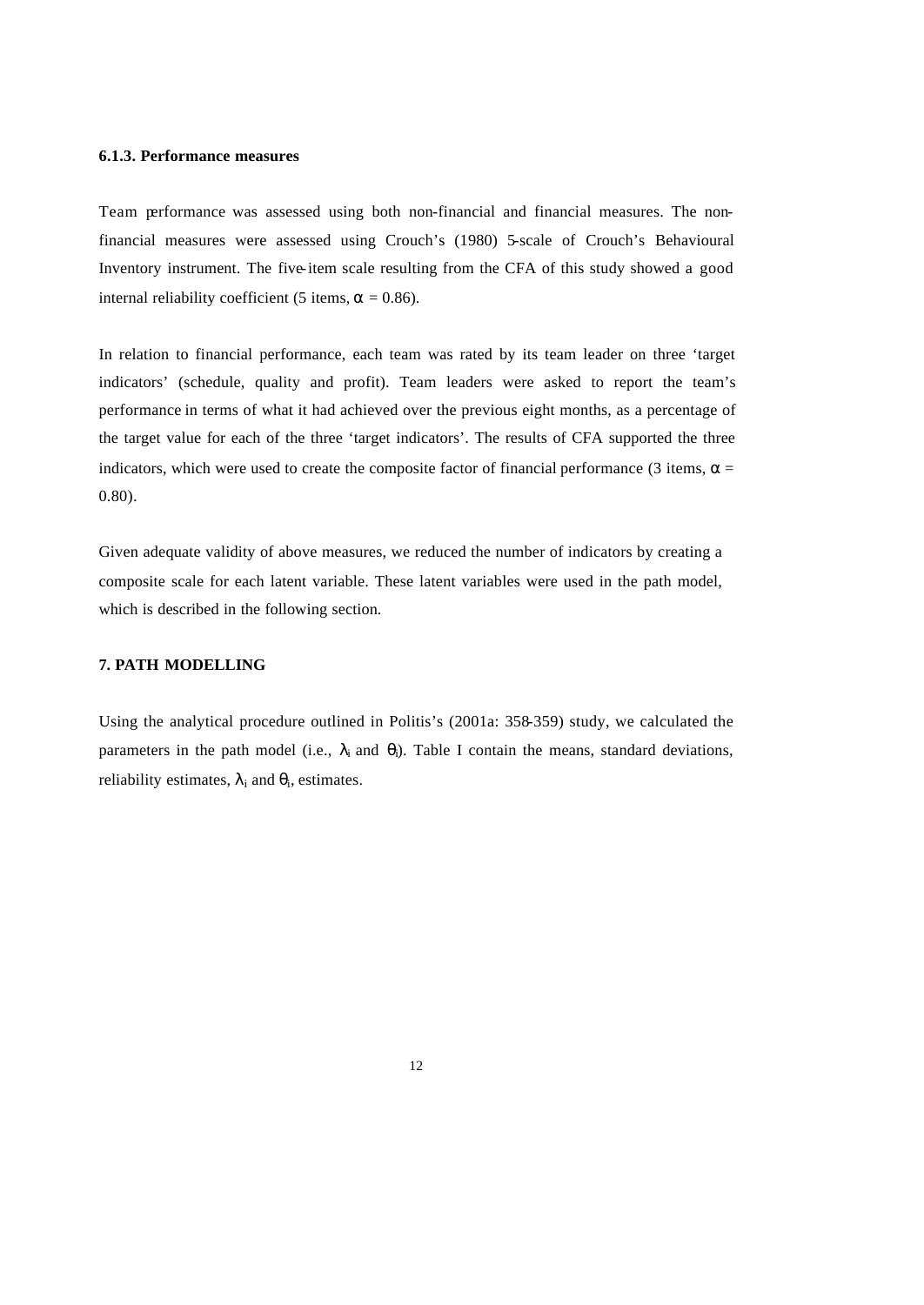# **Table I**

# **Descriptive statistics, reliabilities, l and q estimates**

|                                       |      |                  | <b>Reliability</b><br>estimate | Loading       | <b>Error</b> variance |
|---------------------------------------|------|------------------|--------------------------------|---------------|-----------------------|
| <b>Variable</b>                       | Mean | <b>SD</b><br>(s) | Cronbach alpha<br>(a)          | $l = s * 0$ a | $q = s^2 * 1 - a$     |
| <b>Bases of Power and credibility</b> |      |                  |                                |               |                       |
| Coercive power                        | 5.56 | 2.23             | .75                            | 1.93          | 1.24                  |
| <b>Expert power</b>                   | 6.74 | 1.81             | .75                            | 1.57          | .819                  |
| <b>Legitimate power</b>               | 7.17 | 1.56             | .80                            | 1.39          | .487                  |
| <b>Referent power</b>                 | 6.73 | 1.95             | .87                            | 1.82          | .494                  |
| <b>Reward power</b>                   | 5.92 | 2.04             | .74                            | 1.76          | 1.08                  |
| <b>Credibility</b>                    | 7.19 | 1.64             | .74                            | 1.41          | .699                  |
| Knowledge acquisition attributes      |      |                  |                                |               |                       |
| <b>Communication/Problem</b>          |      |                  |                                |               |                       |
| understanding                         | 4.02 | 0.91             | .89                            | 0.86          | .091                  |
| <b>Personal traits</b>                | 4.61 | 1.13             | .77                            | 0.99          | .293                  |
| <b>Control</b>                        | 4.16 | 1.13             | .88                            | 1.06          | .153                  |
| Organisation                          | 4.35 | 1.12             | .89                            | 1.06          | .138                  |
| <b>Negotiation</b>                    | 4.55 | 1.27             | .87                            | 1.18          | .209                  |
| Performance variables                 |      |                  |                                |               |                       |
| Non-financial                         | 5.27 | 1.23             | .86                            | 1.14          | .212                  |
| <b>Financial</b>                      | 81.7 | 16.3             | .80                            | 14.6          | 53.1                  |

Note:  $\lambda$  has been rounded to two decimal places

Once these parameters—regression coefficients  $(\lambda_i)$  which reflect the regression of each composite variable on its latent variable and the measurement error variances  $(\theta_i)$  associated with each composite variable—are calculated, we built this information into the path model to examine the relationships among the latent variables.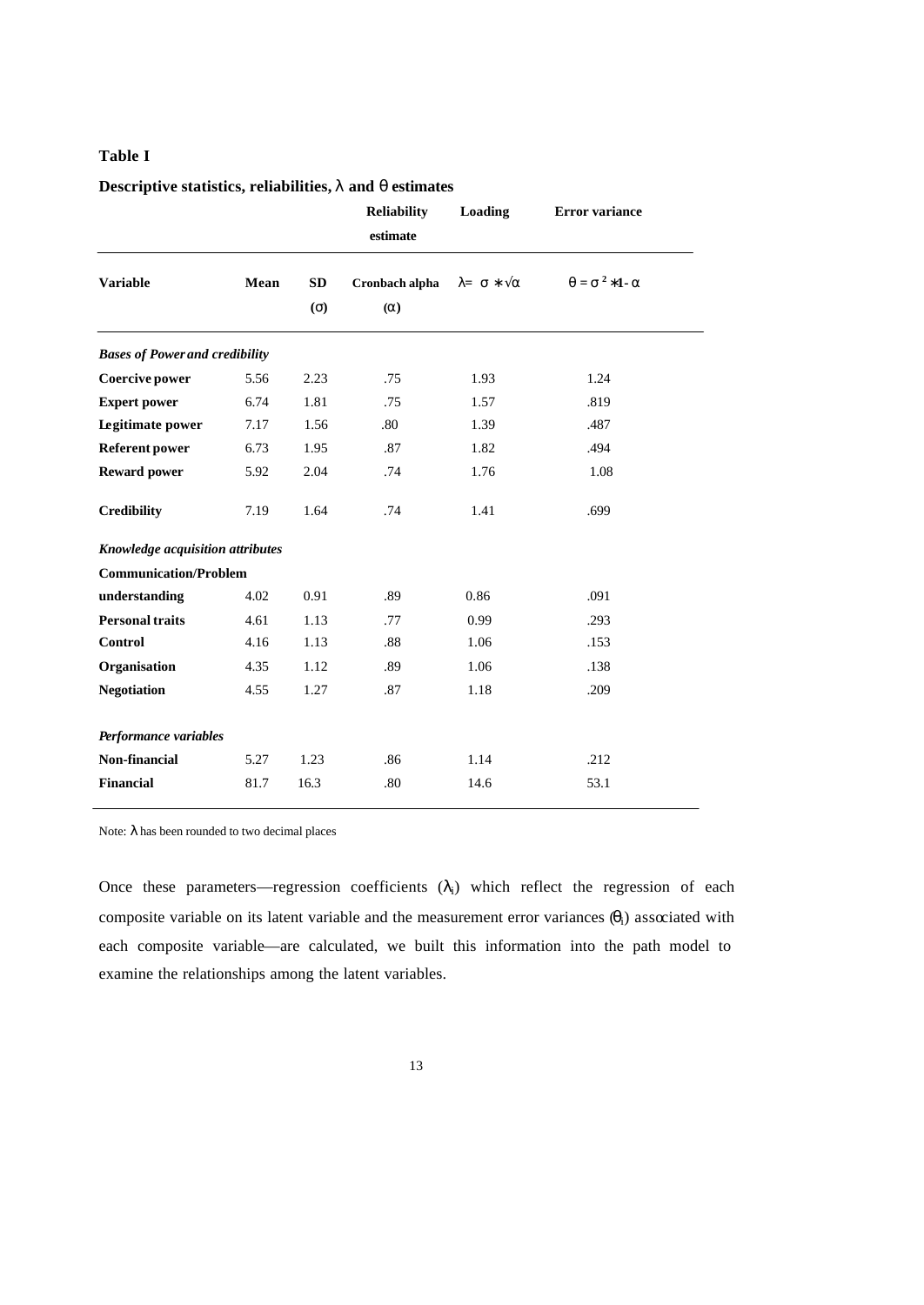The model of Figure 2 contains dimensions of the five bases of power: coercive, expert, legitimate, referent, and reward; the variable of credibility; five knowledge acquisition variables: communication/problem understanding, personal traits, control, organisation and negotiation; and two performance variables: non-financial and financial. (Note: the dimension of liberal arts/non-verbal communication was not supported from the CFA results.)

The analysis reveals that the structural model of Figure 2 fits the data reasonably well, with  $\chi^2$  = 80.6; df =46;  $(\chi^2/df = 1.75)$ ;  $\rho = 0.02$ ; GFI = 0.93; AGFI = 0.88; CFI = 0.92; TLI = 0.90; RMR = 0.03; and RMSEA = 0.04. Figure 2 displays results of predictions testing using structural equations modelling (SEM). It also displays results which were not predicted in the theoretical model depicted in Figure 1, viz. the direct effect of *legitimate power* and *credibility* on the dimension of financial performance. Alternative models were examined with either paths added, reversed or removed, but all led to significantly worse model fit.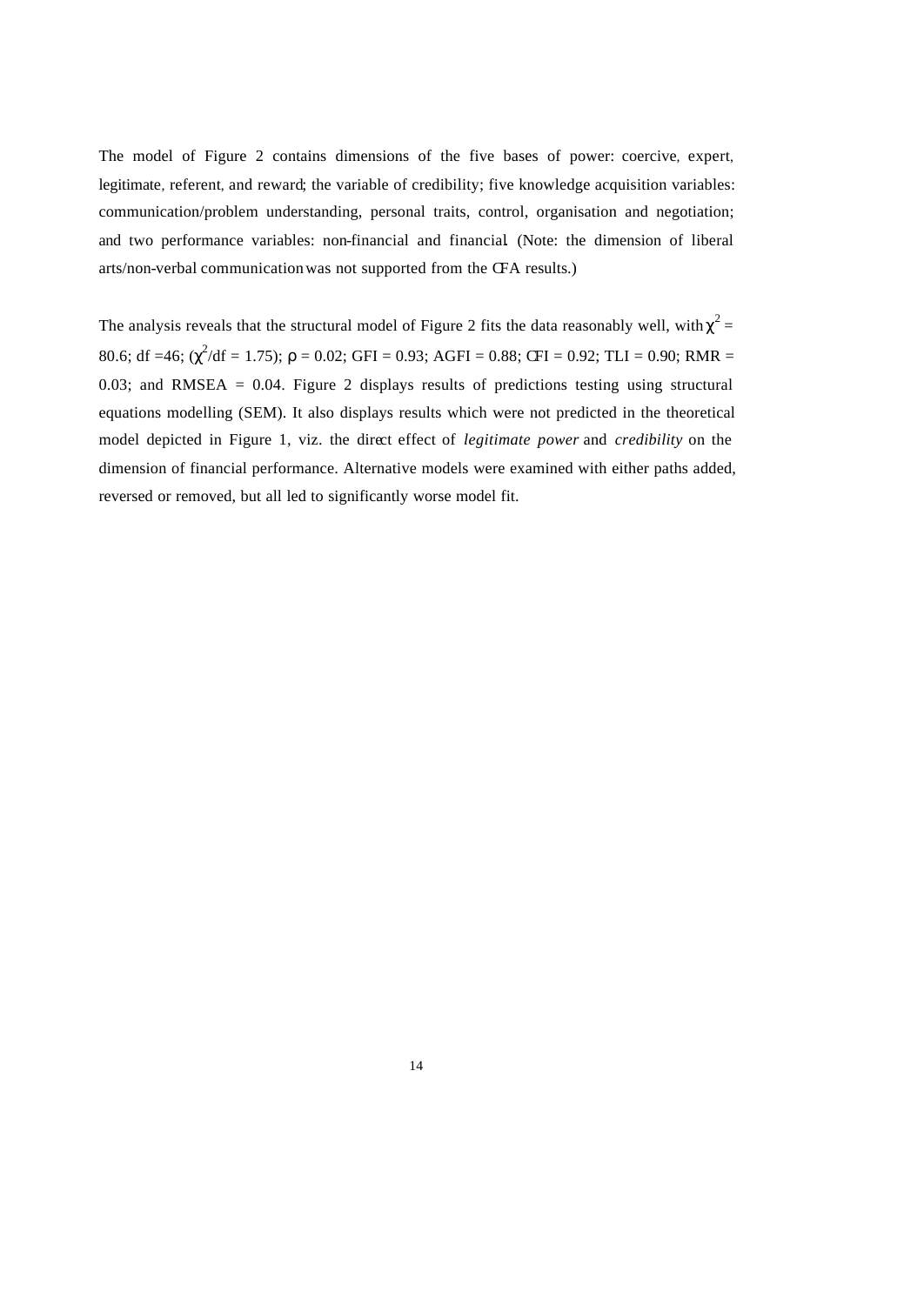# **Figure 2**

# **Structural estimates of predicted model<sup>a</sup>**



**Note 1:**  $\alpha$  Standardised path coefficient; N = 130. **Note 2**: The direct affect of power on financial performance is shown in **bold**

 $p < 0.1$ , \*p < 0.05, \*\* p < 0.01, \*\*\* p < 0.001.

All correlations of exogenous variables were statistical significant @ 0.001 level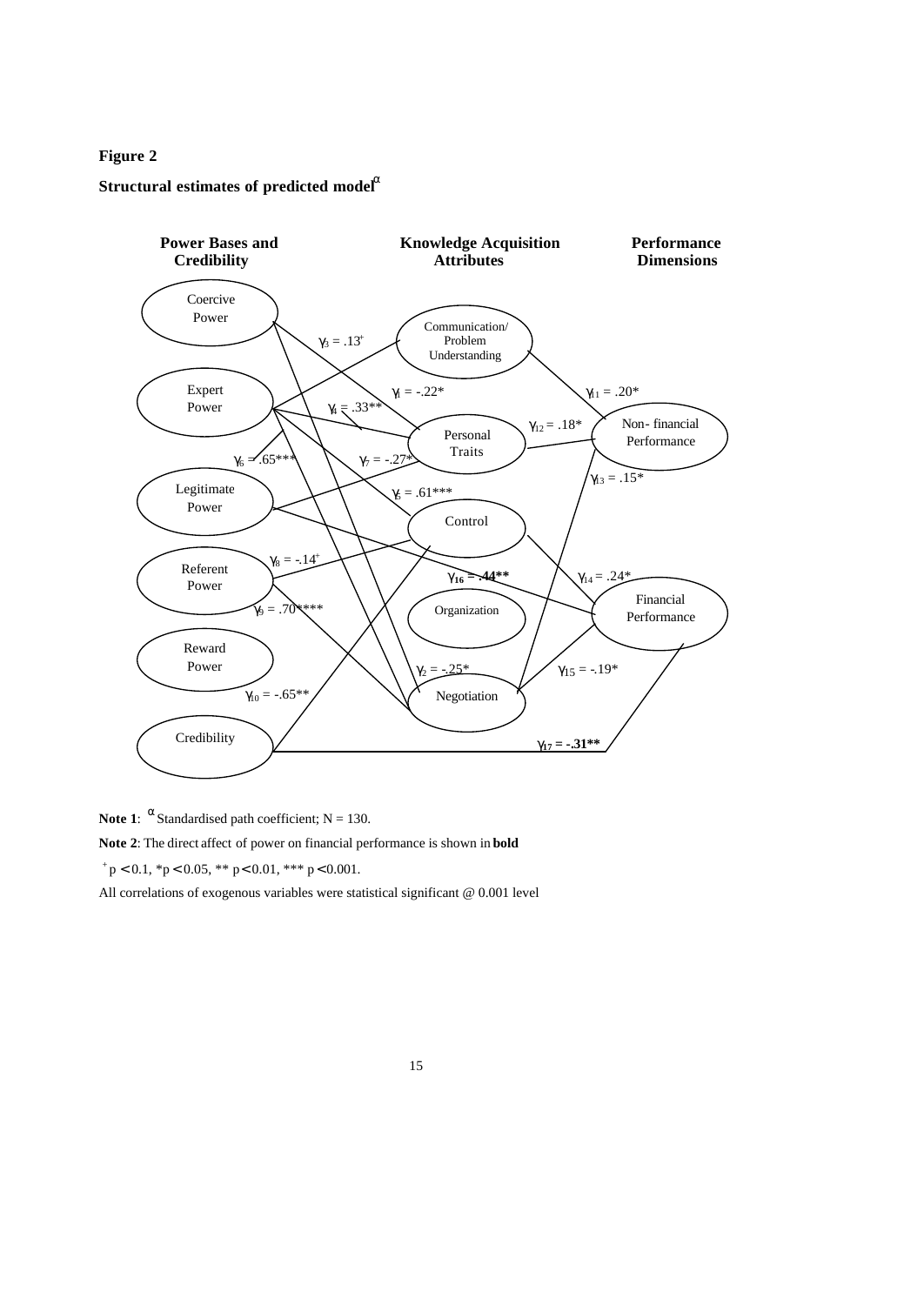#### **7.1 Results**

Figure 2 indicates the estimated path coefficients (γ values) obtained from the AMOS analysis and the associated significant levels for each path. *P1* predicted that coercive power will be negatively related to knowledge acquisition attributes (behavioural skills and traits) of KWs. In support to our prediction, the effect of *coercive power* on the dimensions of *personal traits* and *negotiation*, was negative and significant ( $\gamma_1 = -0.22$ ,  $p < 0.05$ ;  $\gamma_2 = -0.25$ ,  $p < 0.05$ , respectively). The expected influence, however, of *coercive power* on the other dimensions of knowledge acquisition (*communication/problem understanding, control and organisation*) was not supported by the data of this study.

As predicted, *expert power* had positive effect on four of the five knowledge acquisition attributes, largely supporting *P2*: Specifically, *expert power* is positively related to *communication/problem understanding* ( $\gamma_3 = 0.13$ ,  $p < 0.1$ ), and *personal traits* ( $\gamma_4 = 0.33$ ,  $p <$ 0.05). It had also a strong positive and significant effect on both *control* ( $\gamma_5 = 0.61$ , p < 0.01), and *negotiation* ( $\gamma_6 = 0.65$ ,  $p < 0.01$ ). Moreover, no effect of the component dimension of *expert power* on *organisation* was found by the data of this study.

Contrary to *P3*, legitimate power was negatively related to only one dimension of knowledge acquisition: *legitimate power* had a negative effect on *personal traits* ( $\gamma_7 = -0.27$ ,  $p < 0.1$ ), while the results showed no other effect on the other dimensions of knowledge acquisition (*communication/problem understanding, control, organisation, and negotiation*).

As predicted*, referent power* had a very strong positive and significant effect on the dimension of *negotiation* ( $\gamma_{9} = 0.70$ ,  $p < 0.01$ ), partially supporting *P4*. Contrary to our prediction, the effect of *referent power* on the dimension of *control* was negative ( $\gamma_8$  = -0.14, p < 0.1). The expected influence, however, of *referent power* on the other dimensions of knowledge acquisition (*communication/ problem understanding, personal traits and organisation*) was not supported by the data of this study. Moreover, there was no relationship between the dimensions of knowledge acquisition and the power base of *reward*; henc e, the data of this study did not support *P5*.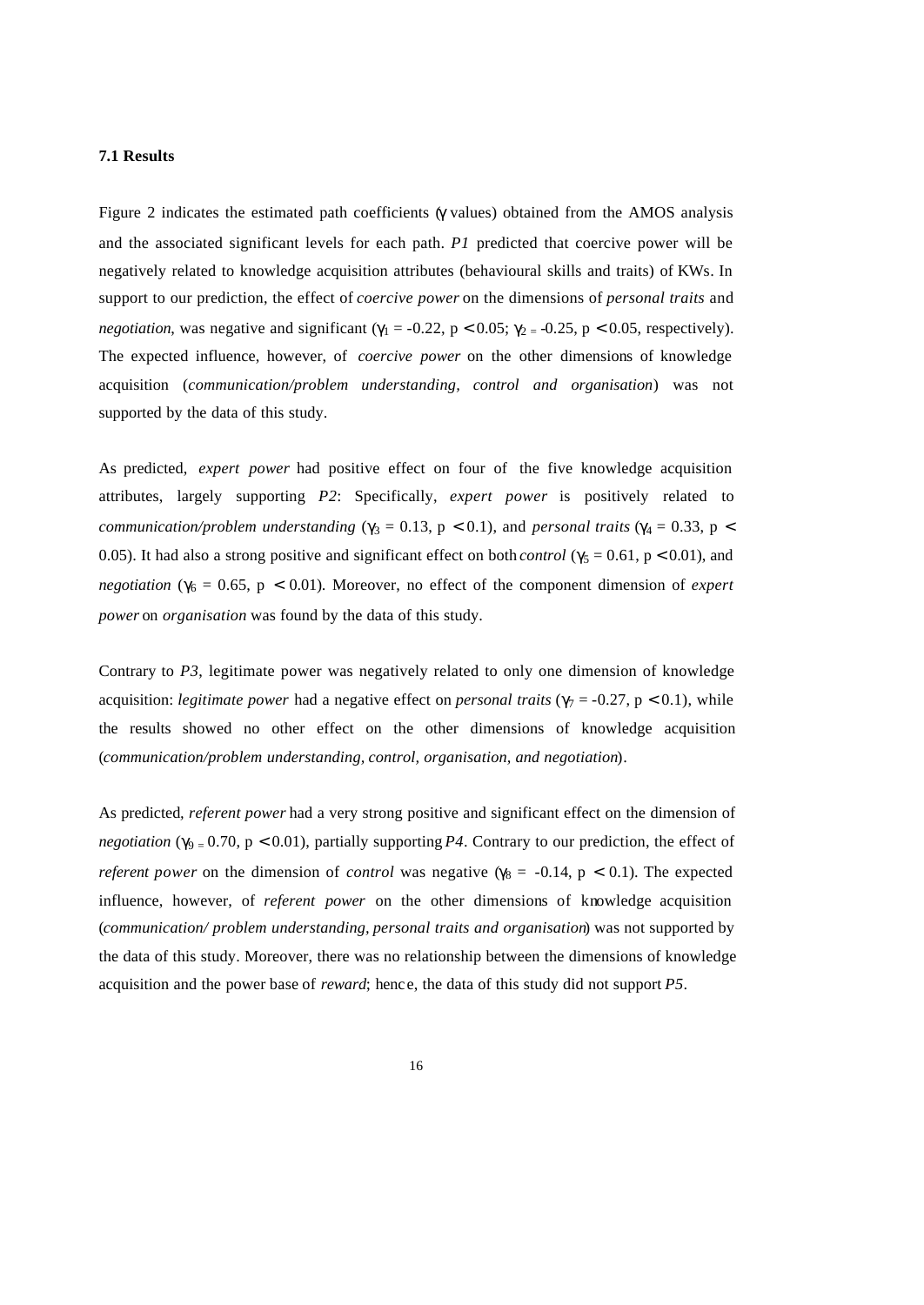*P6* predicted that credibility will be positively related to knowledge acquisition attributes (behavioural skills and traits) of KWs. This prediction was not supported by the data of this study, in that *credibility* was negatively and significantly related to the dimension of *control* (γ<sup>10</sup>  $= -0.65$ ,  $p < 0.01$ ). The expected influence, however, of *credibility* on the other dimensions of knowledge acquisition (*communication/ problem understanding, personal traits, organisation, and negotiation*) was not supported by the data of this study.

On the right-hand side of the model, the results showed that four of the five dimensions of knowledge acquisition were positively and significantly related to performance, partially supporting *P7* and *P8*. Specifically, the effect of the knowledge acquisition dimensions of *communication/problem understanding, personal traits, and negotiation* on *non-financial performance* was positive and significant ( $\gamma_{11} = 0.20$ ,  $p < 0.05$ ;  $\gamma_{12} = 0.18$ ,  $p < 0.05$ , and  $\gamma_{13} =$ 0.15, *p* < 0.05, respectively). Moreover, the expected influence of the dimension of *control* on the dimension of *financial performance* was positive and significant  $\gamma_{14} = 0.24$ ,  $p < 0.05$ ). Contrary to prediction, the dimension of *negotiation* was negatively and significantly related to *financial performance* ( $\gamma_{15}$  = -0.19, p < 0.05), not supporting P8.

Finally, Figure 2 displays results which were not predicted in the model depicted in Figure. Specifically, the effect of *legitimate power* on *financial performance* was strong, positive and significant (γ16 = 0.44, *p* < 0.01), while the effect of *credibility* on *financial performance* was negative and significant ( $\gamma_{17}$  = -0.31, *p* < 0.01).

#### **8. DISCUSSION**

The findings from the current study suggest that some dimensions associated with French and Raven's (1959) bases of power are essential in the process of strengthening collaboration (Schrage, 1990) and knowledge sharing (Zotz, 1995) between members of self-managing teams. Specifically, the relationships between *expert power* and *communication/ problem understanding, personal traits, control,* and *negotiation* were positive and significant, indicating that expert power yields ascriptions of capability and reliability in knowledge workers of selfmanaging teams. In other words, the results suggest that not only limited groups (read Alvesson,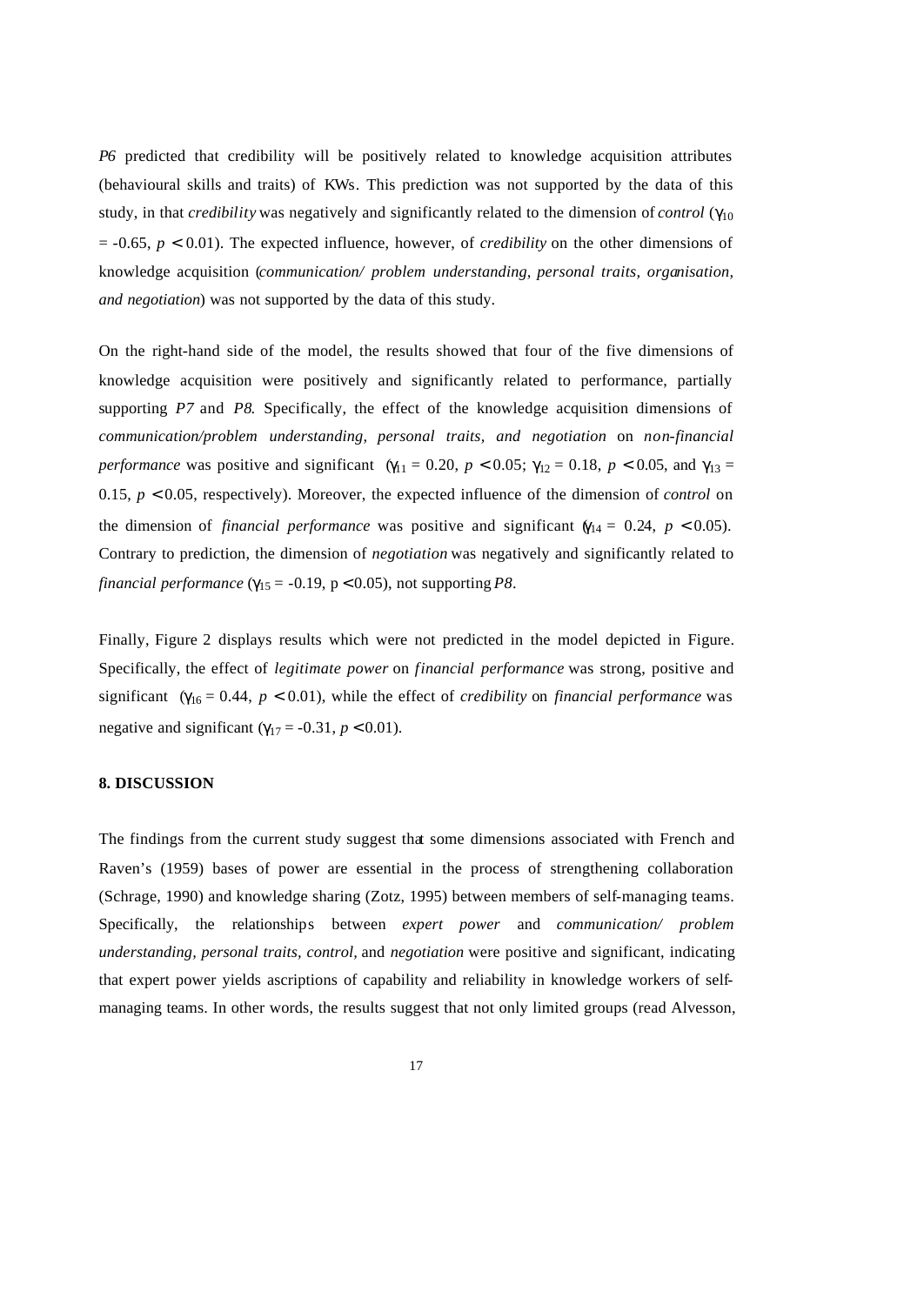1995) are regarded as knowledge workers, but experienced and knowledgeable managers should be involved in the acquisition and creation of new knowledge through becoming 'insiders' of self-managed teams (Brown & Duguid, 1991). The results of the present study supported those of previous studies (Politis, 2001a), in that leadership "should guide the radical cultural change for knowledge creation and knowledge sharing" (p. 362). Although leadership styles were not measured in the present study, the results suggest that those leaders who can provide employees with special knowledge, viz. posses *expert power*, could encourage and facilitate specific behavioural skills and traits of KWs that are essential for knowledge acquisition. In that regard, Politis (2001a) chose to refer to such leaders as 'knowledge-enabled leaders', who "are professionals vested with the responsibility to discharge their knowledge in an empowered environment" (p. 362).

Furthermore, the results suggest that the dimension of *referent power* (personality power) is a key property ascribed for facilitating *negotiation* between members of self-managing teams. It is the ability of leaders to develop followers from the strength of their own personalities that encourages and facilitates followers' negotiation, viz. diplomacy, patience and cooperation, all three being essential ingredients for knowledge acquisition and knowledge sharing. It is the leaders' personal magnetism, an air of confidence, and a passionate belief in objectives that attract and hold followers responsible to monitor their performance through information gathering and knowledge acquisition.

Moreover, the results of the present study supported previous arguments that coercive power is likely to have an overall negative impact on the receiver (Newstrom and Davis, 1997). The negative relationship between *coercive power* and *personal traits* and *negotiation* suggests that the managers' capacity to punish and threat employees, or even use tactics of fear is having an adverse effect in connecting and enabling employees to share their experiences and knowledge. The results suggest that coercive power should be avoided if the enterprise is to take advantage of the knowledge available among employees in impacting efficiency, effectiveness, productivity, and competitive position.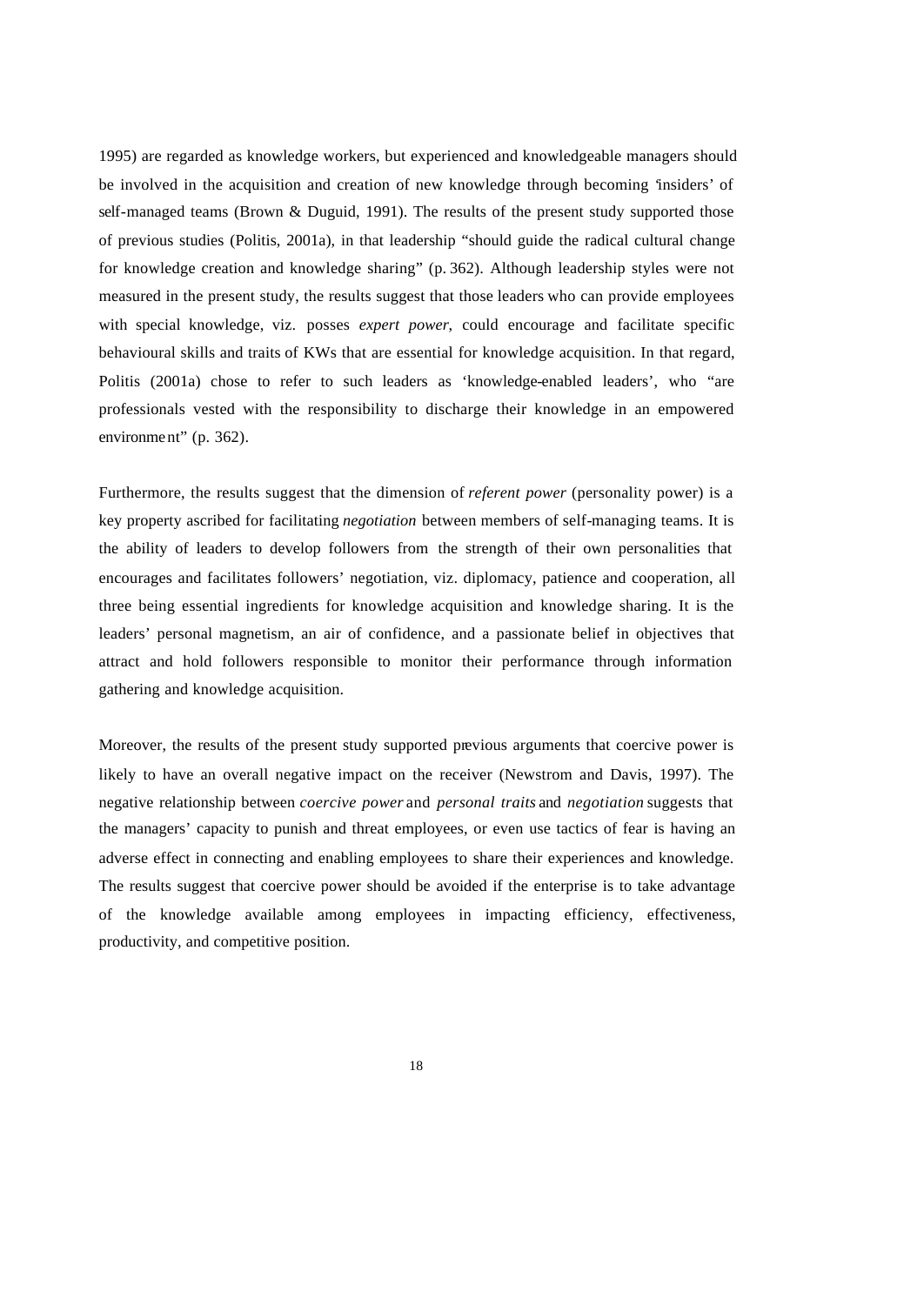Furthermore, the significant and strong negative effect of *credibility* on *control,* suggests that the managers of the present sample are likely to have an adverse effect on the sub-categories of control, viz. *politics* (understanding what motivates and influence employees); *organisational knowledge* (having a broad view of the company's goals and operations); *assertiveness* (insist on a course of action, even though it may be unpopular); and *salesmanship* (promoting your viewpoints regarding how expert knowledge is represented). The results suggest that the "credibility gap" (Newstrom and Davis, 1997: 61) between of what managers say and what they do must be reduced if the enterprise is to take advantage of its available knowledge. Managers must act with integrity, speak from a strong base of knowledge, and deliver their messages with confidence and enthusiasm (Kouzes and Posner, 1993) if they wish to translate their words into a knowledge organisation (Waldersee, 1997).

Finally, the findings of the study clarify which of the knowledge acquisition variables *best*  predict team performance. In particular, *communication/problem understanding*, *personal traits*, and *negotiation* are fundamental levers of *non-financial* team performance. Moreover, the results suggest that the dimension of *control* is essential in impacting organisations' competitive position through the performance indicators of schedule, quality and profit (financial performance). Moreover, the direct positive regression of *legitimate power* on *financial performance* suggests that power from higher authority gives a manager the power to resolve conflicts and decide what needs to be done. This is the power that gives a manager the ability to overcome obstacles to change (Hill and Jones, 2001), which in turn will result in an improved performance. This finding provides a fascinating insight into the complex world of leadership and knowledge management theories because authority is critical to the functioning of the organisation and to the fulfillment of the democratic traditions of our cultural life (Bacherach and Lawler, 1986).

In closing, brief mention of some limitations of this study should be made to place the results in proper perspective. Though from analytical perspective structural equations modelling has a number of advantages in testing causal relationships, some caution should be noted. First, given the cross-sectional nature of the study, causality cannot be tested directly, although the predictions imply causation. So experimental or longitudinal data are needed for more definite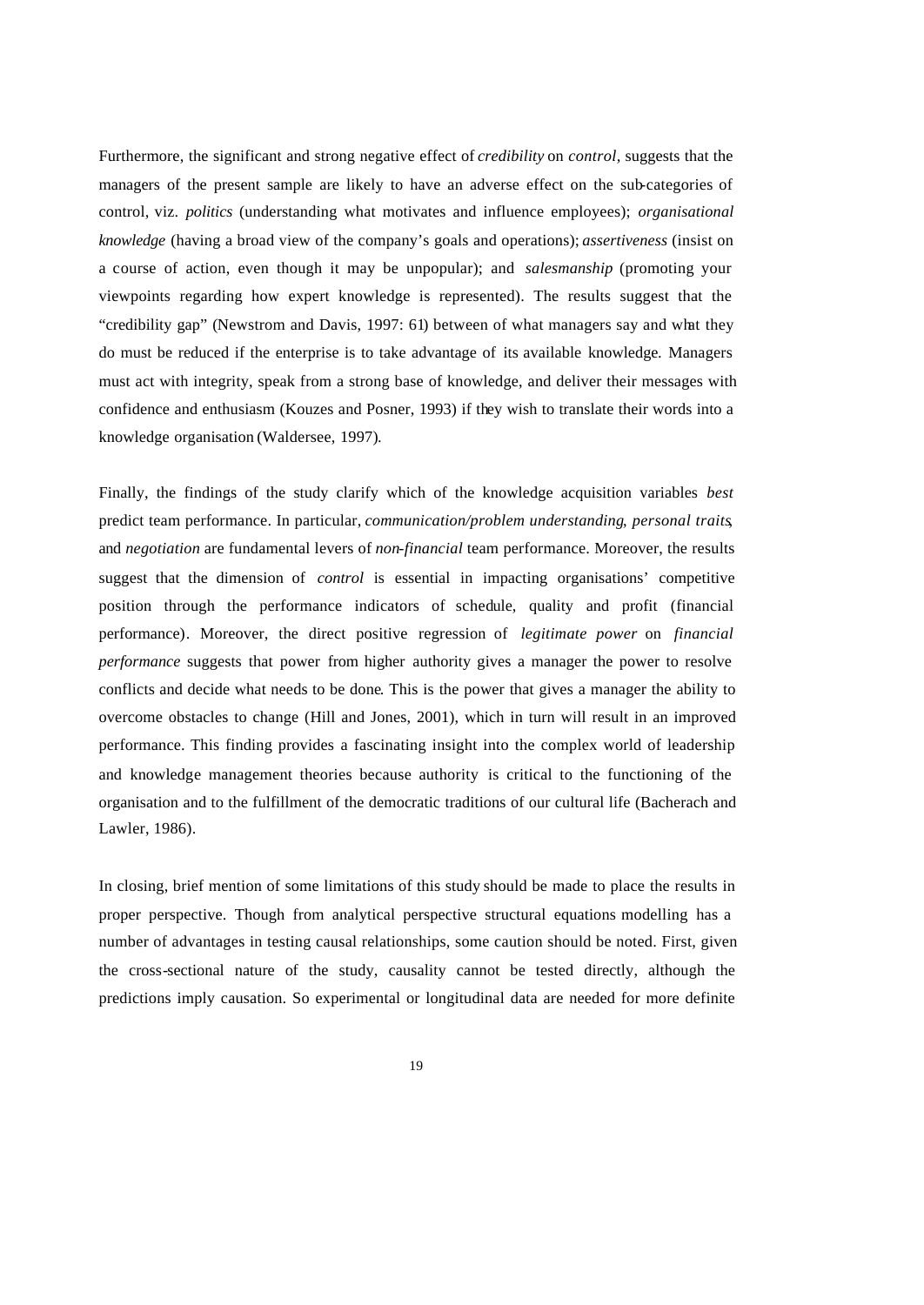results. Second, a larger sample size would have allowed simultaneous estimation of measurement and structural models instead of assessing the measurement models first and then, with them held fixed, developing the structural model. Future research should estimate models that replicate these results using larger sample sizes. Third, other factors that were not measured such as the leadership styles, intelligence of KWs and the structure to guide knowledge flow should be included in future research models to examine the patterns of relations between power bases, knowledge acquisition and performance.

# **Notes**

- 1 Stephanie Pursley, Knowledge Management Partner at Freehills, Sydney Office, Australia (www.freehills.com).
- 2 Financial performance in each organisation was rated by the team supervisor on three indicators viz. schedule, quality and profit.

## **References**

Aguinis, H., and Adams, S. K. P., (1998), "Social-role versus structural models and gender and influence use in organisations", *Group and Organisational Management*, 23 (4), 414-146.

Alvesson, M., (1995), *Management of knowledge-intensive companies,* Berlin: Walter de Gruyter.

Bachrach, P., and Baratz, M. S., (1970), *Power and poverty: theory and practice*, Oxford University Press, New York.

Bacherach, S. B., and Lawler, E. J., (1986), "Power dependency and power paradoxes in bargaining", *Negotiation Journal,* 2 (2), 167-174.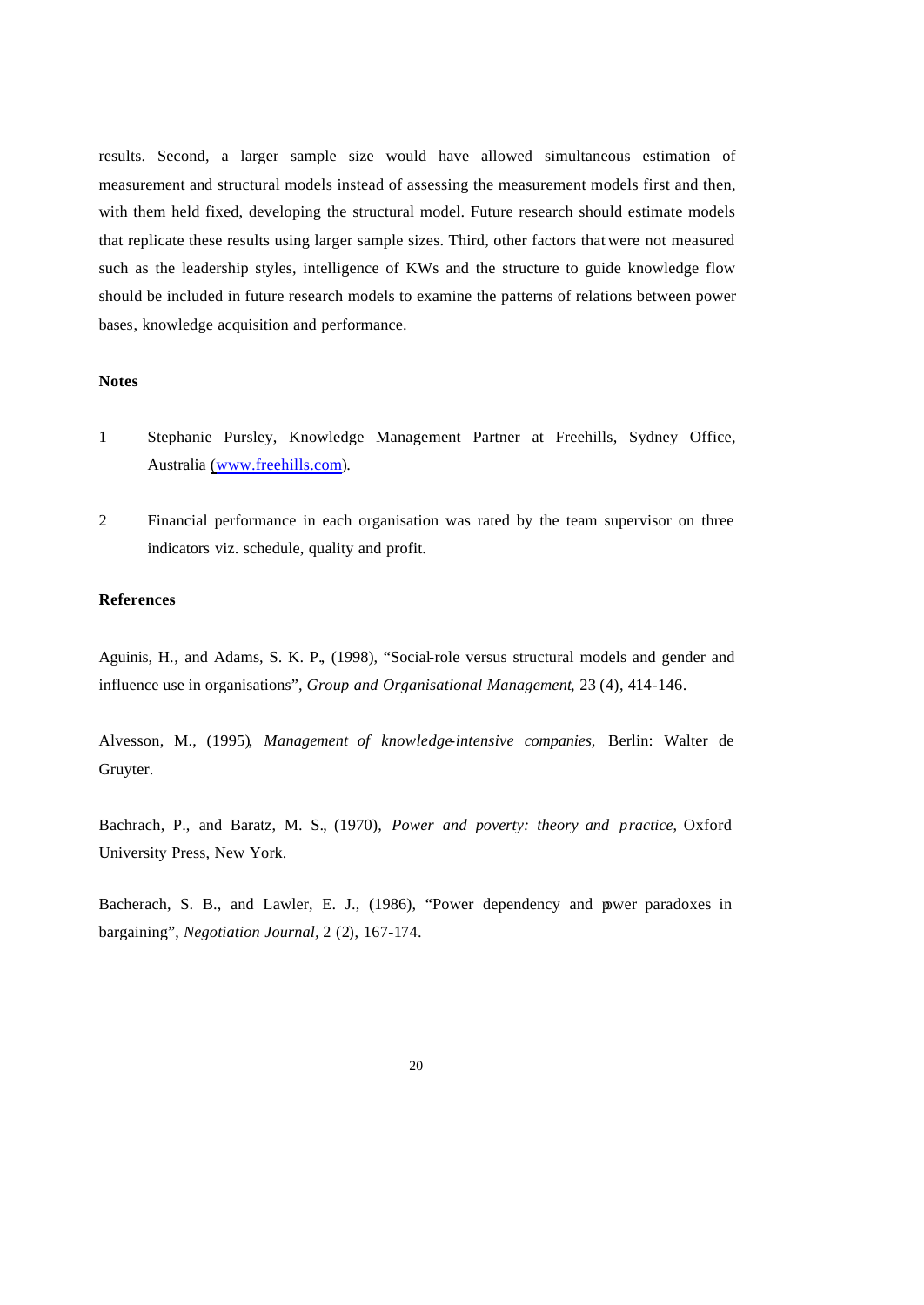Bourdreau, A., and Couillard, G., (1999), "Systems integration and knowledge management", *Information Systems Management,* Fall, pp. 24-32.

Brown, J. S., & Duguid, P., (1991), "Organisational learning and communities-of-practice: towards a unified view of working, learning, and innovation", *Organisation Science,* 2 (1), 40- 57.

Cohen, S. G., and Bailey, D. E., (1997), "What makes teams work: Group effectiveness research from the shop floor to the executive suite", *Journal of Management*, 23 (3), 239-290.

Cohen, S. G., Ledford, G. E., and Spreitzer, G. M., (1996), "A predictive model of self-managing work team effectiveness", *Human Relations*, 49 (5), 643-676.

Crouch, A. G. D., (1980), *Psychological climate, behaviour, satisfaction and individual differences in managerial work groups*, Unpublished Doctoral Dissertation, University of New South Wales, Australia.

Davenport, T., and Prusak, L., (1998), *Working knowledge: How organisations manage what they know,* Harvard Business School Press.

Drucker, P., (1997), "Looking ahead: implications for the present", *Harvard Business Review,* September-October, pp. 18-24.

Fairholm, G. W., (1993), *Organisational power politics: Tactics in organisational leadership,* Praeger, Westport, CT.

French, J. R. P., & Raven, B. H., (1959), "The basis of social power", in D. Cartwright (ed.), *Studies in Social Power* (Ann Arbor: University of Michigan, Institute for Social Research, pp. 150-167.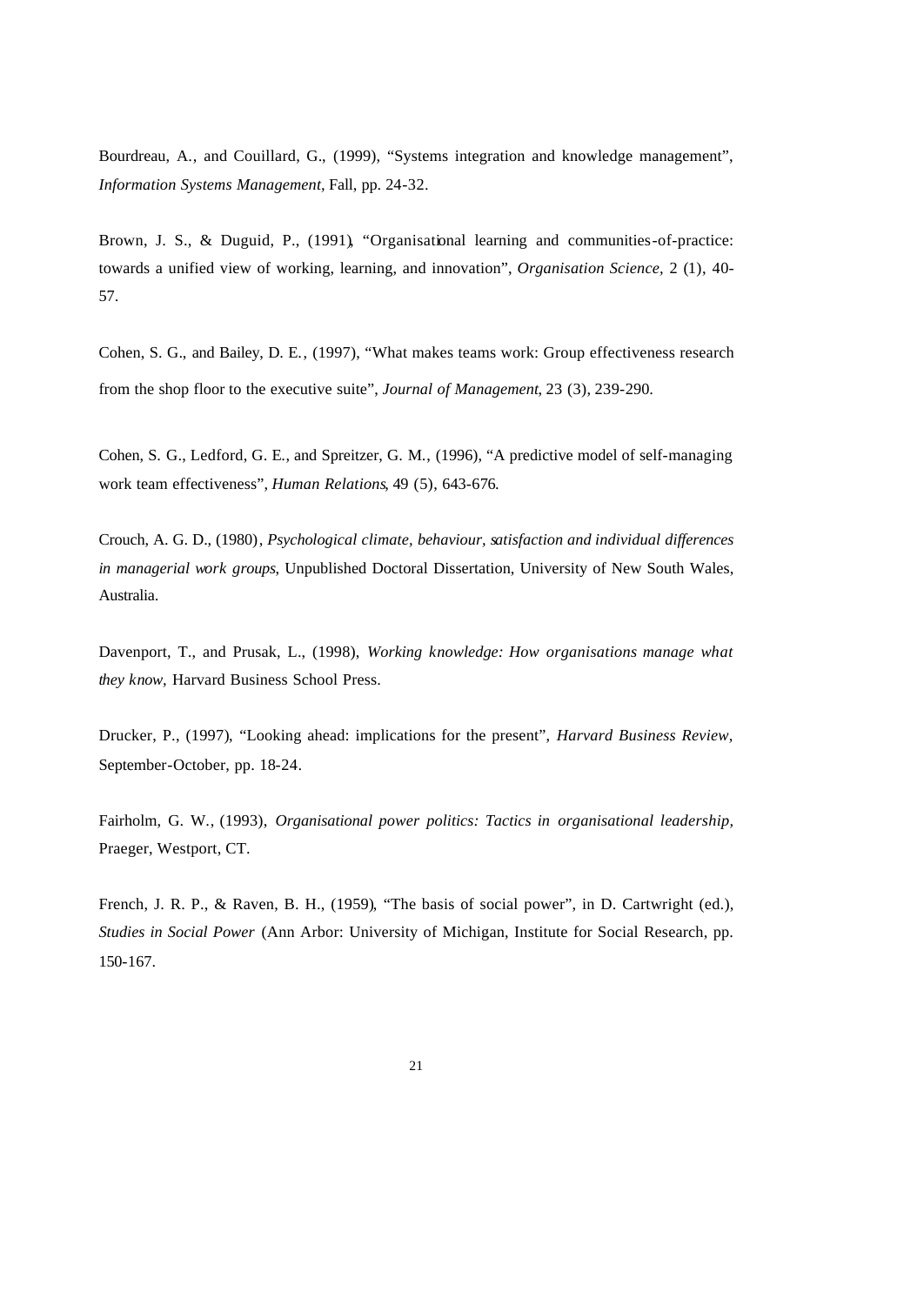Hitt, W. D., (1995), "The learning organisations: Some reflections on organisational reward", *Leadership and Organisational Development Journal,* 16 (8), 17-25.

Jowett, B., (1993), *The dialogues of Plato*, Book 6, 4<sup>th</sup> ed., Encyclopaedia Britannica, US.

Hair, J. F., Anderson, R. E., Tathan, R. L. and Black, W. C. (1995), *Multivariate data analysis with readings,* 4th ed., Prentice Hall, Englewood Cliffs, NJ.

Hill, C. W. L., and Jones, G. R., (2001), *Strategic management: An integrated approach*, 5<sup>th</sup> ed., Houghton Mifflin Company, Boston, New York.

Hinkin, T. R., & Schriesheim, C. A., (1989) "Development and application of new scales to measure the French and Raven (1959) bases of social power", *Journal of Applied Psychology,* 78, 561-567.

Hunt, J. W., (1986), *Managing people at Work*, 2<sup>nd</sup> ed., McGraw-Hill, London.

Guthrie, J., (2001), "The management, measurement and the reporting of intellectual capital", *Journal of Intellectual Capital*, 2 (1), 27-41.

Ivancevich, J. M., & Matterson, M., (1993), *Organisational behaviour and management*, Irwin, Boston.

Kanter, R. M., (1979), "Power failure in management circuits", *Harvard Business Review,* 24, 65-75

Kipnis, D. Es., & Schmidt, S. M., (1988), "Upward-influence styles: Relationship with performance evaluations, salary and stress", *Administrative Science Quarterly,* 33, 528-542.

Kouzes, J. M., and Posner, B. Z., (1993), *Credibility: How leaders gain and lose it; Why People Demand It,* San Francisco: Jossey-Bass.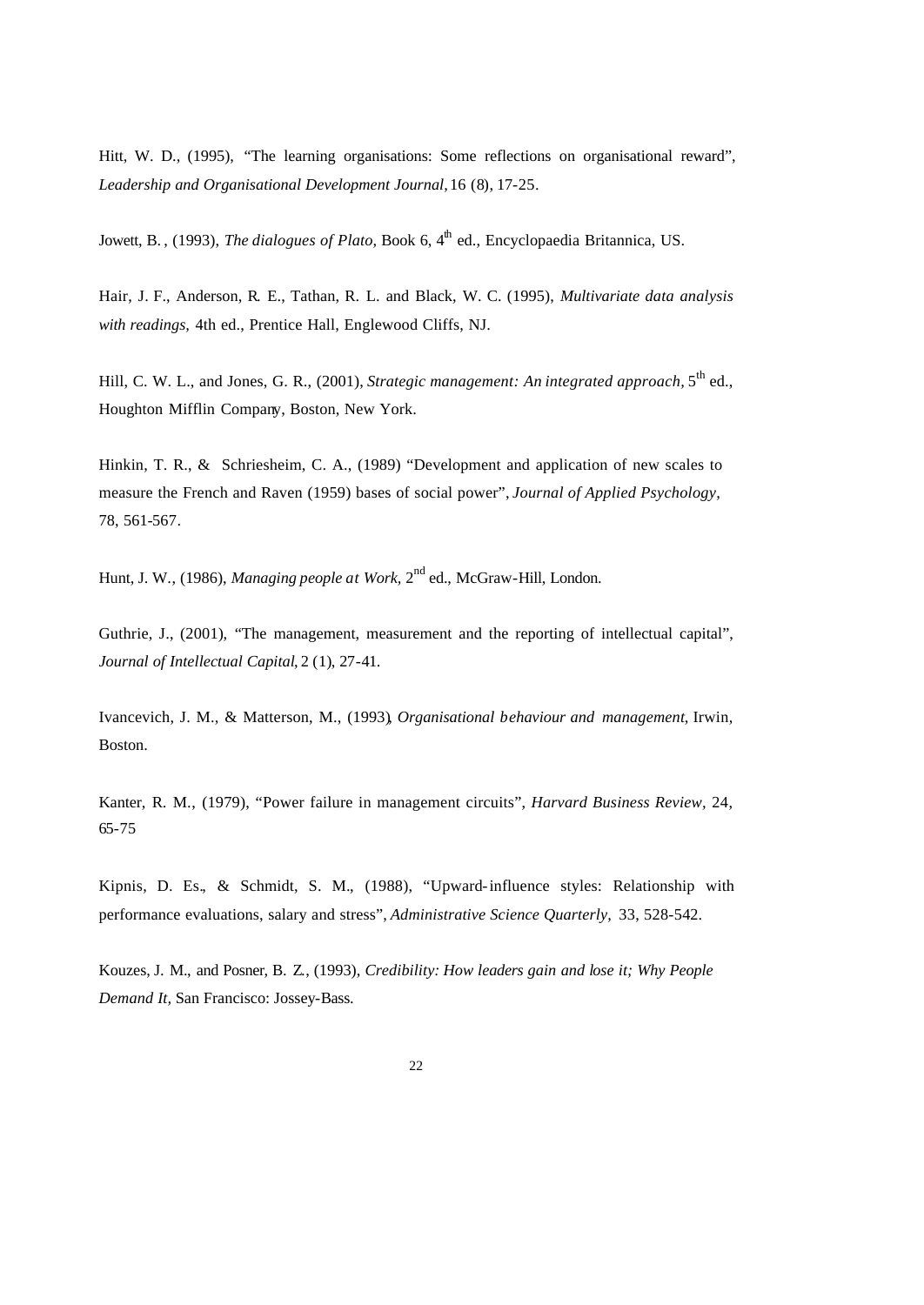Lang, J. C., (2001), "Managerial concerns in knowledge management", *Journal of Knowledge Management,* 5 (1), 43-57.

Lemmink, J., and Mattsson, J., (1998), "Warmth during non-productive retail encounters: The hidden side of productivity", *International Journal of Research in Marketing*, 15 (5), 505-517.

Lent, R. H., Aurbach, H. A., and Levin, L. S., (1971), "Predictors, criteria and significant results, *Personnel Psychology*, 24, 519-533.

Liedtka, J. M., (1996), "Collaborating across lines of business for competitive advantage", *Academy of Management Executive,* April, pp. 20-37.

Loehlin, J., (1992), *Latent variables models,* Erlbaum, Hillside, NJ.

Mangham, I., (1988), *Power and performance in organisations,* Basil Blackwell, New York.

Marsh, H. W., Balla, J. R. and McDonald, R. P., (1988), "Goodness-of-fit indexes in confirmatory factor analysis: the effect of sample size", *Psychological Bulletin*, 103 (3), 391- 410.

McGraw, K. L., and Harbison-Briggs, K., (1989), *Knowledge acquisition: Principles and guidelines*, Prentice-Hall, Englewood Cliffs, NJ.

McGraw, K. L., and Seale, M., (1987), "Structured knowledge acquisition techniques for combat aviation", *Proceedings of NAECON '87*, 4, 1340-1348.

Mintzberg, H., (1983), *Power in and around organisations,* Prentice Hall, Englewood Cliffs, NJ. Morgan, G. (1986), *Images of Organisation,* Sage, Beverly Hills, CA.

Mykytyn, P. P., Mykytyn, K. and Raja, M. K., (1994), "Knowledge acquisition skills and traits: A self-assessment of knowledge engineers", *Information and Management*, 26**,** 95-104.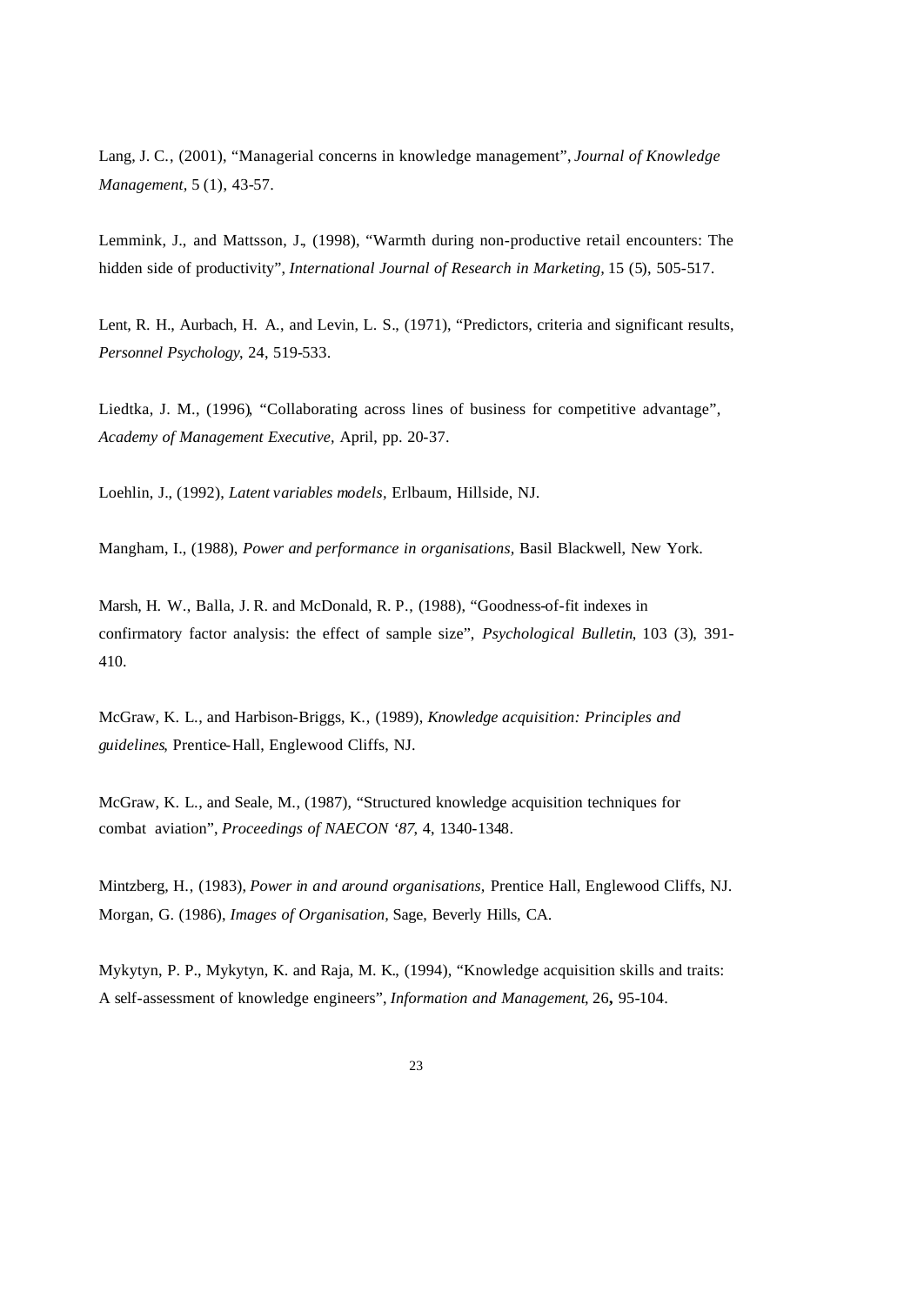Nesler, M. S., Aguinis, H., Quigley, B. M., & Tedeschi, J. T., (1993), "The effect of credibility on perceived power", *Journal of Applied Social Psychology,* 23, 1407-1425.

Newstrom, J. W., and Davis, K., (1997), *Organisational behaviour: Human behaviour at work,*   $10^{th}$  ed., Irwin McGraw Hill, N.Y.

Paton, R., (1984), *Power in organisations.* In Organisations (Paton R., Brown S., Spear R., Chapman J., Floyd M., and Hamwee J., eds), Harper & Row, London, pp. 105-10.

Politis, J. D., (2001a), "The relationship of various leadership styles to knowledge management". *The Leadership and Organizational Development Journal*, 22 (8), 354-364.

Politis, J. D., (2001b), "Dispersed leadership predictor of knowledge acquisition", *Proceedings of The 2nd European Conference on Knowledge Management*, 8-9 November, pp. 449-458, The IEDC-Bled School of Management, Bled, Slovenia.

Politis, J. D., (2002), "Transformational and transactional leadership enabling (disabling) knowledge acquisition of self-managed teams: the consequences for performance", *The Leadership and Organizational Development Journal,* 23 (4), 186-197.

Quinn, J. B., (1992), *Intelligent enterprise: A knowledge and service based paradigm for industry,* Free Press, New York, NY.

Ragins, B. R., & Sundstrom, E., (1989), "Gender and power in organisations: A longitudinal perceptive", *Psychological Bulletin,* 105, 51-88.

Rolandi, W.G., (1986), "Knowledge engineering in practice", *AI Experts*, 1 (4), 58-62.

Savage, C. M., (1990), *Fifth generation management: Co-creating through virtual enterprising, dynamic teaching, and knowledge networking,* Butterworth-Heinemann, Newton, MA.